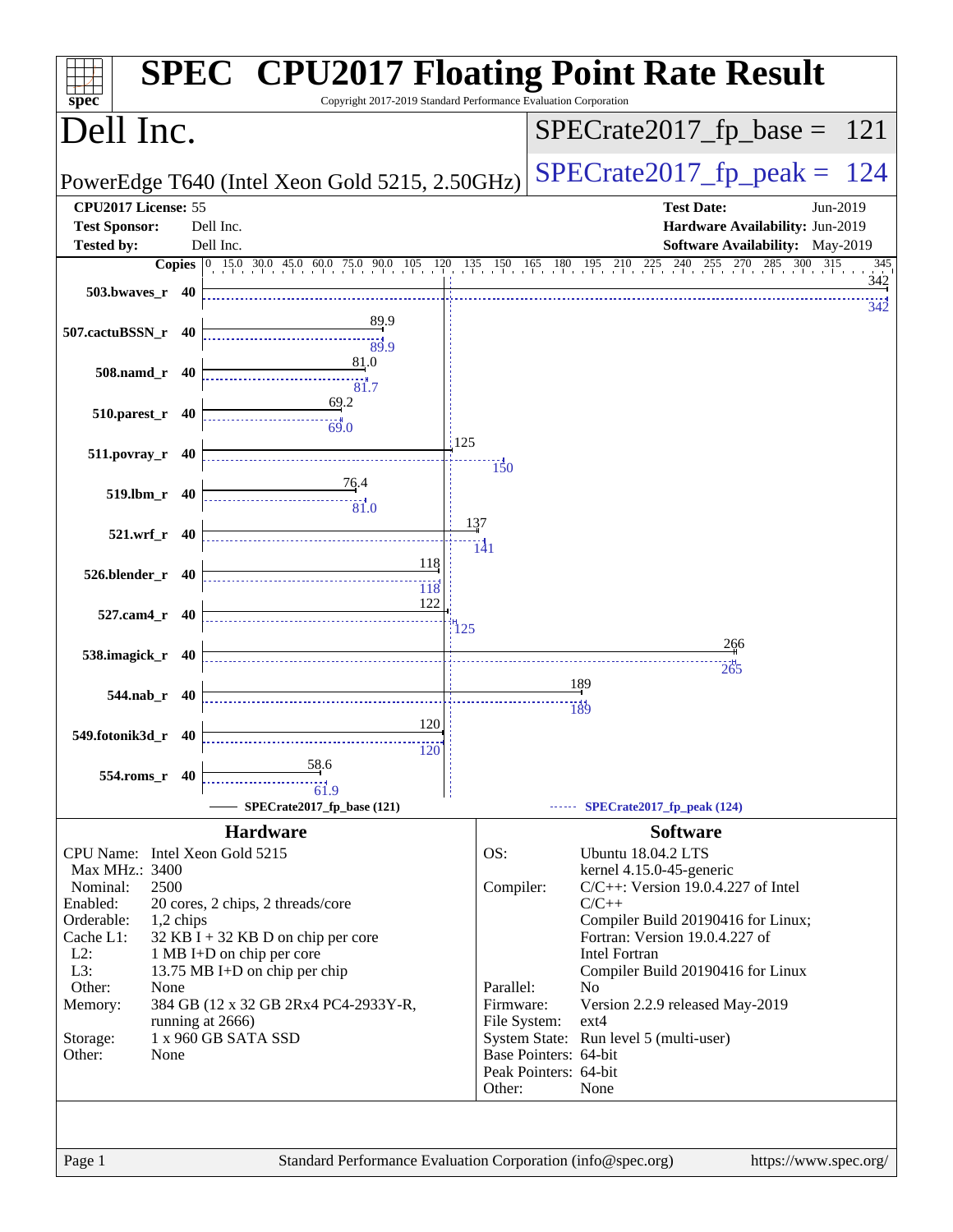| <b>SPEC CPU2017 Floating Point Rate Result</b>                                  |               |                |              |                |              |                      |              |               |                |              |                   |              |                                        |              |
|---------------------------------------------------------------------------------|---------------|----------------|--------------|----------------|--------------|----------------------|--------------|---------------|----------------|--------------|-------------------|--------------|----------------------------------------|--------------|
| spec<br>Copyright 2017-2019 Standard Performance Evaluation Corporation         |               |                |              |                |              |                      |              |               |                |              |                   |              |                                        |              |
| Dell Inc.<br>$SPECrate2017_fp\_base = 121$                                      |               |                |              |                |              |                      |              |               |                |              |                   |              |                                        |              |
| $SPECrate2017_fp\_peak = 124$<br>PowerEdge T640 (Intel Xeon Gold 5215, 2.50GHz) |               |                |              |                |              |                      |              |               |                |              |                   |              |                                        |              |
| CPU2017 License: 55                                                             |               |                |              |                |              |                      |              |               |                |              | <b>Test Date:</b> |              | Jun-2019                               |              |
| <b>Test Sponsor:</b>                                                            | Dell Inc.     |                |              |                |              |                      |              |               |                |              |                   |              | Hardware Availability: Jun-2019        |              |
| <b>Tested by:</b>                                                               | Dell Inc.     |                |              |                |              |                      |              |               |                |              |                   |              | <b>Software Availability:</b> May-2019 |              |
|                                                                                 |               |                |              |                |              | <b>Results Table</b> |              |               |                |              |                   |              |                                        |              |
|                                                                                 |               |                |              | <b>Base</b>    |              |                      |              |               |                |              | <b>Peak</b>       |              |                                        |              |
| <b>Benchmark</b>                                                                | <b>Copies</b> | <b>Seconds</b> | <b>Ratio</b> | <b>Seconds</b> | <b>Ratio</b> | <b>Seconds</b>       | <b>Ratio</b> | <b>Copies</b> | <b>Seconds</b> | <b>Ratio</b> | <b>Seconds</b>    | <b>Ratio</b> | <b>Seconds</b>                         | <b>Ratio</b> |
| 503.bwayes r                                                                    | 40            | 1172           | 342          | 1172           | 342          |                      |              | 40            | 1172           | 342          | 1173              | 342          |                                        |              |
| 507.cactuBSSN r                                                                 | 40            | 563            | 89.9         | 562            | 90.1         |                      |              | 40            | 561            | 90.3         | 563               | 89.9         |                                        |              |
| $508$ .namd $r$                                                                 | 40            | 468            | 81.1         | 469            | 81.0         |                      |              | 40            | 461            | 82.5         | 465               | 81.7         |                                        |              |
| 510.parest_r                                                                    | 40            | 1509           | 69.4         | 1512           | 69.2         |                      |              | 40            | 1507           | 69.4         | 1517              | 69.0         |                                        |              |
| 511.povray_r                                                                    | 40            | 748            | 125          | 750            | 125          |                      |              | 40            | 622            | 150          | 620               | 151          |                                        |              |
| 519.lbm r                                                                       | 40            | 550            | 76.7         | 552            | 76.4         |                      |              | 40            | 516            | 81.6         | 520               | 81.0         |                                        |              |
| $521.wrf$ r                                                                     | 40            | 655            | 137          | 650            | 138          |                      |              | 40            | 635            | 141          | 637               | 141          |                                        |              |
| 526.blender r                                                                   | 40            | 515            | 118          | 517            | 118          |                      |              | 40            | 515            | <b>118</b>   | 514               | 119          |                                        |              |
| 527.cam4 r                                                                      | 40            | 572            | 122          | 571            | 123          |                      |              | 40            | 553            | 127          | 559               | 125          |                                        |              |
| 538.imagick_r                                                                   | 40            | 373            | 267          | 374            | 266          |                      |              | 40            | 376            | 265          | 373               | 266          |                                        |              |
| 544.nab r                                                                       | 40            | 355            | 190          | 356            | 189          |                      |              | 40            | 351            | 192          | <b>356</b>        | 189          |                                        |              |
| 549.fotonik3d r                                                                 | 40            | 1302           | 120          | 1298           | 120          |                      |              | 40            | 1297           | 120          | 1299              | <b>120</b>   |                                        |              |
| 554.roms_r                                                                      | 40            | 1085           | 58.6         | 1081           | 58.8         |                      |              | 40            | 1026           | 61.9         | 1027              | 61.9         |                                        |              |
| $SPECrate2017$ fp base =<br>121                                                 |               |                |              |                |              |                      |              |               |                |              |                   |              |                                        |              |

**[SPECrate2017\\_fp\\_peak =](http://www.spec.org/auto/cpu2017/Docs/result-fields.html#SPECrate2017fppeak) 124**

Results appear in the [order in which they were run.](http://www.spec.org/auto/cpu2017/Docs/result-fields.html#RunOrder) Bold underlined text [indicates a median measurement.](http://www.spec.org/auto/cpu2017/Docs/result-fields.html#Median)

#### **[Submit Notes](http://www.spec.org/auto/cpu2017/Docs/result-fields.html#SubmitNotes)**

 The numactl mechanism was used to bind copies to processors. The config file option 'submit' was used to generate numactl commands to bind each copy to a specific processor. For details, please see the config file.

#### **[Operating System Notes](http://www.spec.org/auto/cpu2017/Docs/result-fields.html#OperatingSystemNotes)**

Stack size set to unlimited using "ulimit -s unlimited"

#### **[General Notes](http://www.spec.org/auto/cpu2017/Docs/result-fields.html#GeneralNotes)**

Environment variables set by runcpu before the start of the run: LD\_LIBRARY\_PATH = "/home/cpu2017/lib/intel64" Binaries compiled on a system with 1x Intel Core i9-799X CPU + 32GB RAM memory using Redhat Enterprise Linux 7.5 Transparent Huge Pages enabled by default Prior to runcpu invocation Filesystem page cache synced and cleared with: sync; echo 3> /proc/sys/vm/drop\_caches runcpu command invoked through numactl i.e.: numactl --interleave=all runcpu <etc> NA: The test sponsor attests, as of date of publication, that CVE-2017-5754 (Meltdown) is mitigated in the system as tested and documented. Yes: The test sponsor attests, as of date of publication, that CVE-2017-5753 (Spectre variant 1)

**(Continued on next page)**

| Page 2<br>Standard Performance Evaluation Corporation (info@spec.org)<br>https://www.spec.org/ |
|------------------------------------------------------------------------------------------------|
|------------------------------------------------------------------------------------------------|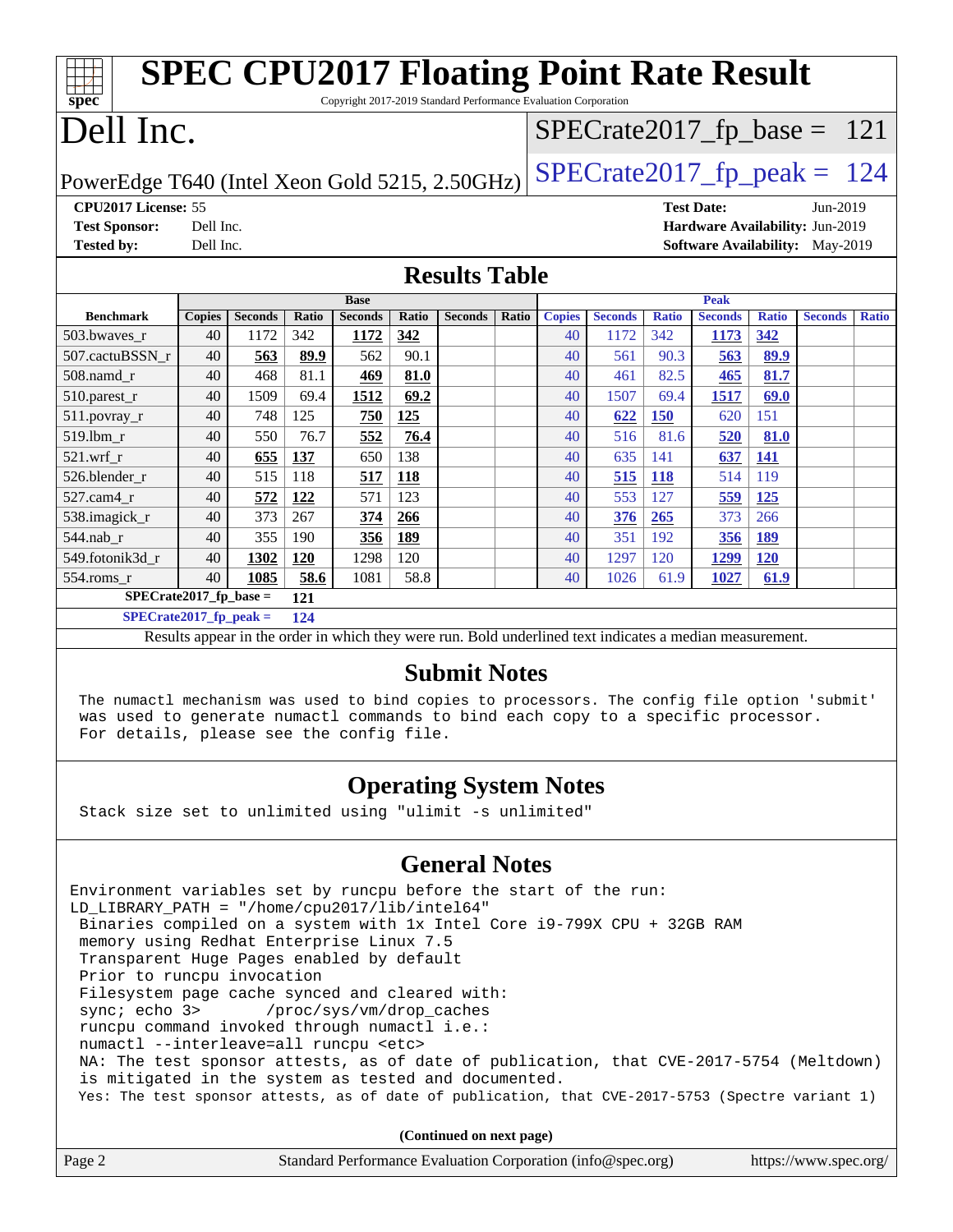| <b>SPEC CPU2017 Floating Point Rate Result</b><br>Copyright 2017-2019 Standard Performance Evaluation Corporation<br>$spec^*$                                                                                                                                                                                                                                                                                                                                                                                                                                                                                                                                                                                                                                                                                                                                                                                                                                                                                                                                                                                                                                                                                                                                                                                                                                                      |                                                                                                            |
|------------------------------------------------------------------------------------------------------------------------------------------------------------------------------------------------------------------------------------------------------------------------------------------------------------------------------------------------------------------------------------------------------------------------------------------------------------------------------------------------------------------------------------------------------------------------------------------------------------------------------------------------------------------------------------------------------------------------------------------------------------------------------------------------------------------------------------------------------------------------------------------------------------------------------------------------------------------------------------------------------------------------------------------------------------------------------------------------------------------------------------------------------------------------------------------------------------------------------------------------------------------------------------------------------------------------------------------------------------------------------------|------------------------------------------------------------------------------------------------------------|
| Dell Inc.                                                                                                                                                                                                                                                                                                                                                                                                                                                                                                                                                                                                                                                                                                                                                                                                                                                                                                                                                                                                                                                                                                                                                                                                                                                                                                                                                                          | $SPECrate2017_fp\_base = 121$                                                                              |
| PowerEdge T640 (Intel Xeon Gold 5215, 2.50GHz)                                                                                                                                                                                                                                                                                                                                                                                                                                                                                                                                                                                                                                                                                                                                                                                                                                                                                                                                                                                                                                                                                                                                                                                                                                                                                                                                     | $SPECTate2017$ _fp_peak = 124                                                                              |
| CPU2017 License: 55<br>Dell Inc.<br><b>Test Sponsor:</b><br>Dell Inc.<br><b>Tested by:</b>                                                                                                                                                                                                                                                                                                                                                                                                                                                                                                                                                                                                                                                                                                                                                                                                                                                                                                                                                                                                                                                                                                                                                                                                                                                                                         | <b>Test Date:</b><br>Jun-2019<br>Hardware Availability: Jun-2019<br><b>Software Availability:</b> May-2019 |
| <b>General Notes (Continued)</b>                                                                                                                                                                                                                                                                                                                                                                                                                                                                                                                                                                                                                                                                                                                                                                                                                                                                                                                                                                                                                                                                                                                                                                                                                                                                                                                                                   |                                                                                                            |
| is mitigated in the system as tested and documented.<br>Yes: The test sponsor attests, as of date of publication, that CVE-2017-5715 (Spectre variant 2)<br>is mitigated in the system as tested and documented.                                                                                                                                                                                                                                                                                                                                                                                                                                                                                                                                                                                                                                                                                                                                                                                                                                                                                                                                                                                                                                                                                                                                                                   |                                                                                                            |
| <b>Platform Notes</b>                                                                                                                                                                                                                                                                                                                                                                                                                                                                                                                                                                                                                                                                                                                                                                                                                                                                                                                                                                                                                                                                                                                                                                                                                                                                                                                                                              |                                                                                                            |
| BIOS settings:<br>ADDDC setting disabled<br>Virtualization Technology disabled<br>System Profile set to Custom<br>CPU Performance set to Maximum Performance<br>C States set to Autonomous<br>C1E disabled<br>Uncore Frequency set to Dynamic<br>Energy Efficiency Policy set to Performance<br>Memory Patrol Scrub disabled<br>Logical Processor enabled<br>CPU Interconnect Bus Link Power Management disabled<br>PCI ASPM L1 Link Power Management disabled<br>Sysinfo program /home/cpu2017/bin/sysinfo<br>Rev: r5974 of 2018-05-19 9bcde8f2999c33d61f64985e45859ea9<br>running on intel-sut Fri Jun 14 21:47:12 2019<br>SUT (System Under Test) info as seen by some common utilities.<br>For more information on this section, see<br>https://www.spec.org/cpu2017/Docs/config.html#sysinfo<br>From /proc/cpuinfo<br>model name: Intel(R) Xeon(R) Gold 5215 CPU @ 2.50GHz<br>"physical id"s (chips)<br>$2 \overline{ }$<br>40 "processors"<br>cores, siblings (Caution: counting these is hw and system dependent. The following<br>excerpts from /proc/cpuinfo might not be reliable. Use with caution.)<br>cpu cores : 10<br>siblings : 20<br>physical 0: cores 0 1 2 3 4 8 9 10 11 12<br>physical 1: cores 0 1 2 3 4 8 9 10 11 12<br>From 1scpu:<br>Architecture:<br>x86_64<br>$CPU$ op-mode(s):<br>$32$ -bit, $64$ -bit<br>Byte Order:<br>Little Endian<br>CPU(s):<br>40 |                                                                                                            |
| Thread(s) per core:<br>2<br>$Core(s)$ per socket: 10                                                                                                                                                                                                                                                                                                                                                                                                                                                                                                                                                                                                                                                                                                                                                                                                                                                                                                                                                                                                                                                                                                                                                                                                                                                                                                                               |                                                                                                            |
| (Continued on next page)                                                                                                                                                                                                                                                                                                                                                                                                                                                                                                                                                                                                                                                                                                                                                                                                                                                                                                                                                                                                                                                                                                                                                                                                                                                                                                                                                           |                                                                                                            |
| Page 3<br>Standard Performance Evaluation Corporation (info@spec.org)                                                                                                                                                                                                                                                                                                                                                                                                                                                                                                                                                                                                                                                                                                                                                                                                                                                                                                                                                                                                                                                                                                                                                                                                                                                                                                              | https://www.spec.org/                                                                                      |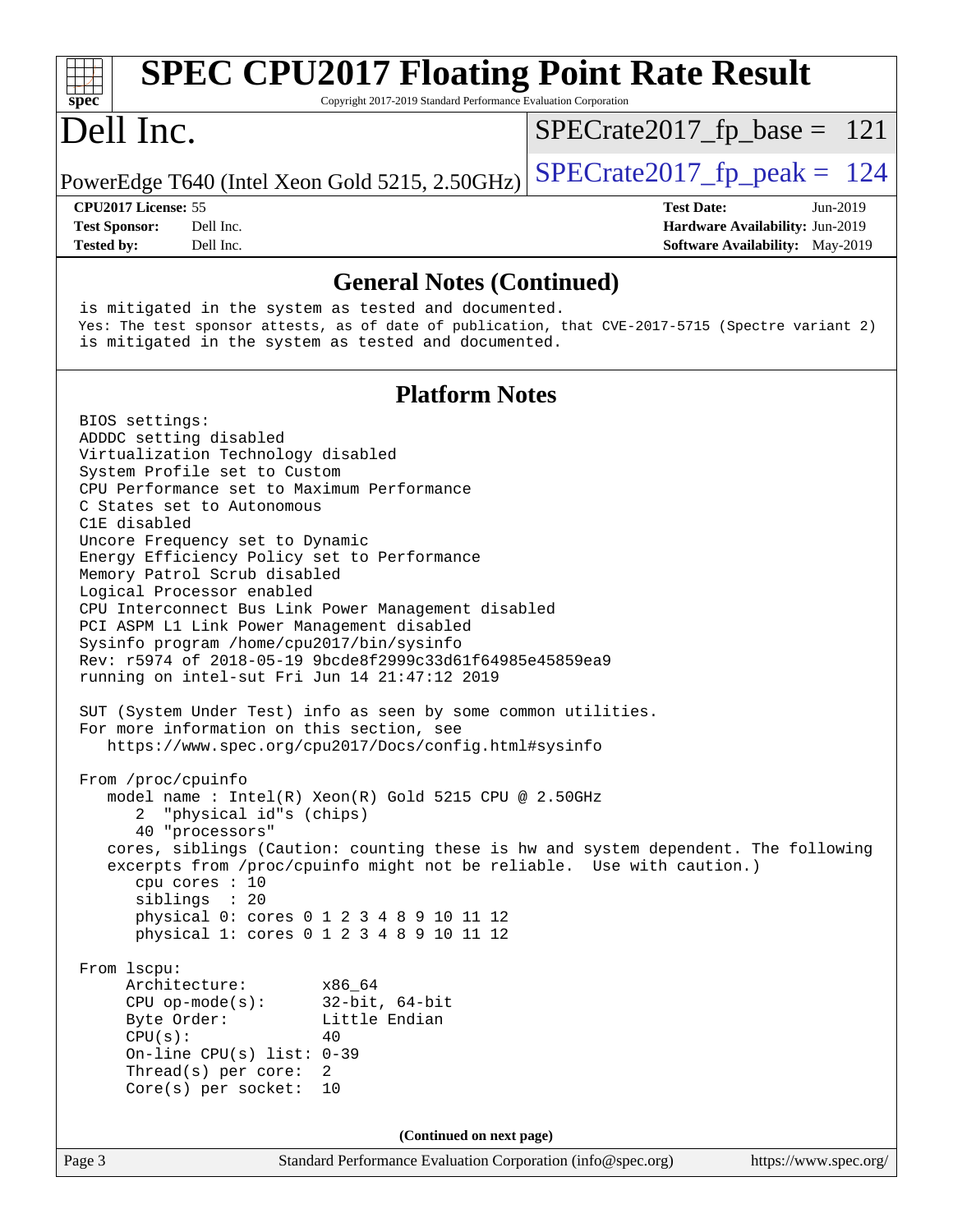| $spec^*$                                                                                                                                                                                                                                                                                                                                                                                                                                                                                                                                                                                     | Copyright 2017-2019 Standard Performance Evaluation Corporation                                                                                                                                                                                                                                                                               | <b>SPEC CPU2017 Floating Point Rate Result</b>                                                                                                                                                                                                                                                                                                                                                                                                                                                                                                                                                                                                                                                                                                                                                                                                                                                                                                                                                                                                                                                                                                                                           |
|----------------------------------------------------------------------------------------------------------------------------------------------------------------------------------------------------------------------------------------------------------------------------------------------------------------------------------------------------------------------------------------------------------------------------------------------------------------------------------------------------------------------------------------------------------------------------------------------|-----------------------------------------------------------------------------------------------------------------------------------------------------------------------------------------------------------------------------------------------------------------------------------------------------------------------------------------------|------------------------------------------------------------------------------------------------------------------------------------------------------------------------------------------------------------------------------------------------------------------------------------------------------------------------------------------------------------------------------------------------------------------------------------------------------------------------------------------------------------------------------------------------------------------------------------------------------------------------------------------------------------------------------------------------------------------------------------------------------------------------------------------------------------------------------------------------------------------------------------------------------------------------------------------------------------------------------------------------------------------------------------------------------------------------------------------------------------------------------------------------------------------------------------------|
| Dell Inc.                                                                                                                                                                                                                                                                                                                                                                                                                                                                                                                                                                                    |                                                                                                                                                                                                                                                                                                                                               | $SPECrate2017_fp\_base = 121$                                                                                                                                                                                                                                                                                                                                                                                                                                                                                                                                                                                                                                                                                                                                                                                                                                                                                                                                                                                                                                                                                                                                                            |
| PowerEdge T640 (Intel Xeon Gold 5215, 2.50GHz)                                                                                                                                                                                                                                                                                                                                                                                                                                                                                                                                               |                                                                                                                                                                                                                                                                                                                                               | $SPECrate2017_fp\_peak = 124$                                                                                                                                                                                                                                                                                                                                                                                                                                                                                                                                                                                                                                                                                                                                                                                                                                                                                                                                                                                                                                                                                                                                                            |
| CPU2017 License: 55<br><b>Test Sponsor:</b><br>Dell Inc.<br><b>Tested by:</b><br>Dell Inc.                                                                                                                                                                                                                                                                                                                                                                                                                                                                                                   |                                                                                                                                                                                                                                                                                                                                               | <b>Test Date:</b><br>Jun-2019<br>Hardware Availability: Jun-2019<br><b>Software Availability:</b> May-2019                                                                                                                                                                                                                                                                                                                                                                                                                                                                                                                                                                                                                                                                                                                                                                                                                                                                                                                                                                                                                                                                               |
|                                                                                                                                                                                                                                                                                                                                                                                                                                                                                                                                                                                              |                                                                                                                                                                                                                                                                                                                                               |                                                                                                                                                                                                                                                                                                                                                                                                                                                                                                                                                                                                                                                                                                                                                                                                                                                                                                                                                                                                                                                                                                                                                                                          |
|                                                                                                                                                                                                                                                                                                                                                                                                                                                                                                                                                                                              | <b>Platform Notes (Continued)</b>                                                                                                                                                                                                                                                                                                             |                                                                                                                                                                                                                                                                                                                                                                                                                                                                                                                                                                                                                                                                                                                                                                                                                                                                                                                                                                                                                                                                                                                                                                                          |
| Socket(s):<br>NUMA $node(s)$ :<br>Vendor ID:<br>CPU family:<br>Model:<br>Model name:<br>Stepping:<br>CPU MHz:<br>CPU max MHz:<br>CPU min MHz:<br>BogoMIPS:<br>Virtualization:<br>L1d cache:<br>Lli cache:<br>$L2$ cache:<br>L3 cache:<br>NUMA node0 CPU(s):<br>NUMA nodel $CPU(s)$ :<br>Flags:<br>flush_11d arch_capabilities<br>/proc/cpuinfo cache data<br>cache size : 14080 KB<br>physical chip.<br>$available: 2 nodes (0-1)$<br>node 0 size: 191914 MB<br>node 0 free: 190776 MB<br>node 1 size: 193507 MB<br>node 1 free: 192730 MB<br>node distances:<br>node<br>$\overline{0}$<br>1 | 2<br>$\overline{2}$<br>GenuineIntel<br>6<br>85<br>$Intel(R) Xeon(R) Gold 5215 CPU @ 2.50GHz$<br>6<br>1000.032<br>3400.0000<br>1000.0000<br>5000.00<br>$VT - x$<br>32K<br>32K<br>1024K<br>14080K<br>node 0 cpus: 0 2 4 6 8 10 12 14 16 18 20 22 24 26 28 30 32 34 36 38<br>node 1 cpus: 1 3 5 7 9 11 13 15 17 19 21 23 25 27 29 31 33 35 37 39 | 0, 2, 4, 6, 8, 10, 12, 14, 16, 18, 20, 22, 24, 26, 28, 30, 32, 34, 36, 38<br>1, 3, 5, 7, 9, 11, 13, 15, 17, 19, 21, 23, 25, 27, 29, 31, 33, 35, 37, 39<br>fpu vme de pse tsc msr pae mce cx8 apic sep mtrr pge mca cmov<br>pat pse36 clflush dts acpi mmx fxsr sse sse2 ss ht tm pbe syscall nx pdpe1gb rdtscp<br>lm constant_tsc art arch_perfmon pebs bts rep_good nopl xtopology nonstop_tsc cpuid<br>aperfmperf pni pclmulqdq dtes64 monitor ds_cpl vmx smx est tm2 ssse3 sdbg fma cx16<br>xtpr pdcm pcid dca sse4_1 sse4_2 x2apic movbe popcnt tsc_deadline_timer aes xsave<br>avx f16c rdrand lahf_lm abm 3dnowprefetch cpuid_fault epb cat_13 cdp_13<br>invpcid_single intel_ppin ssbd mba ibrs ibpb stibp ibrs_enhanced tpr_shadow vnmi<br>flexpriority ept vpid ept_ad fsgsbase tsc_adjust bmil hle avx2 smep bmi2 erms<br>invpcid rtm cqm mpx rdt_a avx512f avx512dq rdseed adx smap clflushopt clwb intel_pt<br>avx512cd avx512bw avx512vl xsaveopt xsavec xgetbvl xsaves cqm_llc cqm_occup_llc<br>cqm_mbm_total cqm_mbm_local dtherm ida arat pln pts pku ospke avx512_vnni md_clear<br>From numactl --hardware WARNING: a numactl 'node' might or might not correspond to a |
| 0:<br>10 21<br>21 10<br>1:                                                                                                                                                                                                                                                                                                                                                                                                                                                                                                                                                                   |                                                                                                                                                                                                                                                                                                                                               |                                                                                                                                                                                                                                                                                                                                                                                                                                                                                                                                                                                                                                                                                                                                                                                                                                                                                                                                                                                                                                                                                                                                                                                          |
|                                                                                                                                                                                                                                                                                                                                                                                                                                                                                                                                                                                              | (Continued on next page)                                                                                                                                                                                                                                                                                                                      |                                                                                                                                                                                                                                                                                                                                                                                                                                                                                                                                                                                                                                                                                                                                                                                                                                                                                                                                                                                                                                                                                                                                                                                          |
| Page 4                                                                                                                                                                                                                                                                                                                                                                                                                                                                                                                                                                                       | Standard Performance Evaluation Corporation (info@spec.org)                                                                                                                                                                                                                                                                                   | https://www.spec.org/                                                                                                                                                                                                                                                                                                                                                                                                                                                                                                                                                                                                                                                                                                                                                                                                                                                                                                                                                                                                                                                                                                                                                                    |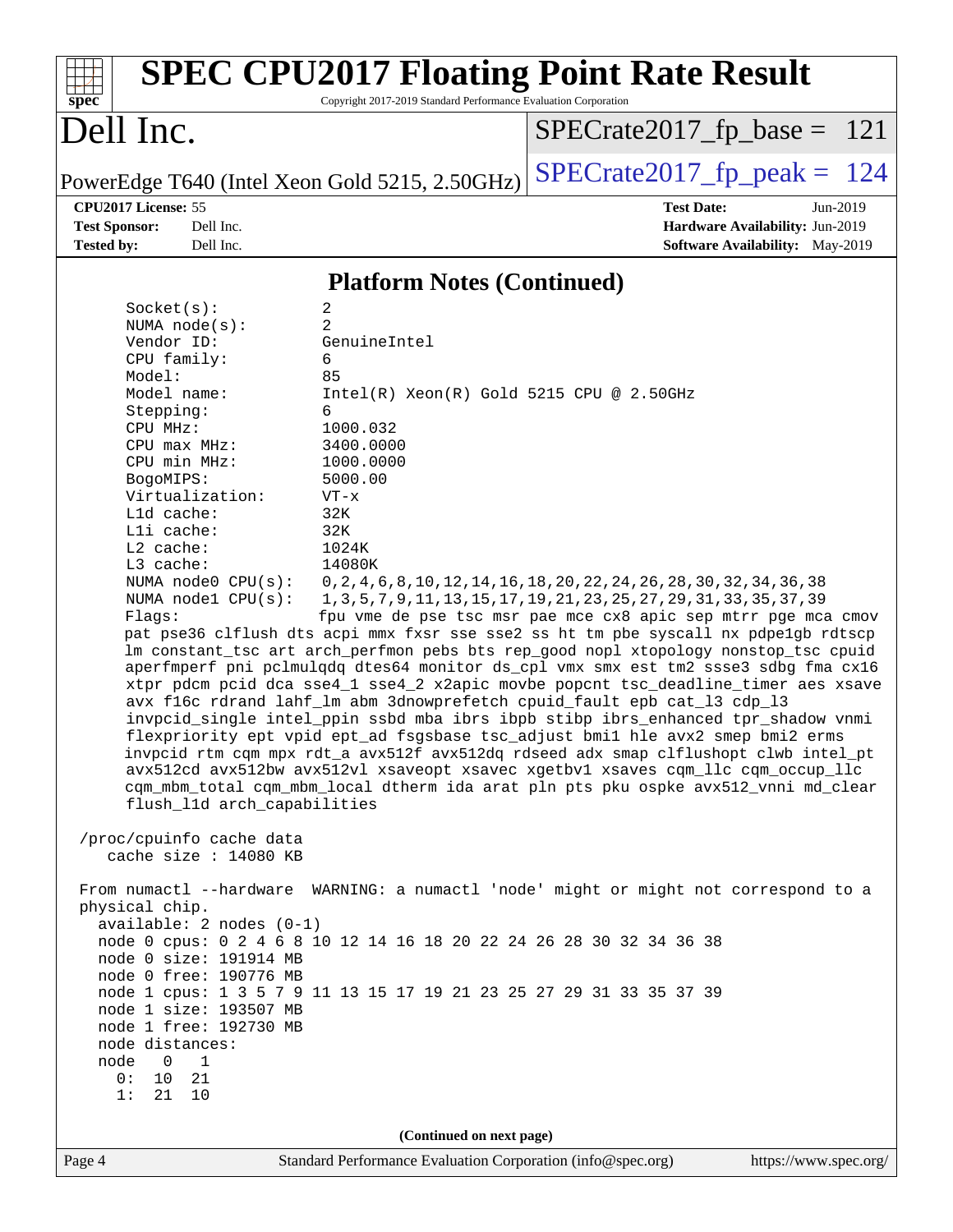| <b>SPEC CPU2017 Floating Point Rate Result</b><br>Copyright 2017-2019 Standard Performance Evaluation Corporation<br>$spec^*$                                                                                                                                                                                                                                                                                                     |                                                                                                     |
|-----------------------------------------------------------------------------------------------------------------------------------------------------------------------------------------------------------------------------------------------------------------------------------------------------------------------------------------------------------------------------------------------------------------------------------|-----------------------------------------------------------------------------------------------------|
| Dell Inc.                                                                                                                                                                                                                                                                                                                                                                                                                         | $SPECrate2017_fp\_base = 121$                                                                       |
| PowerEdge T640 (Intel Xeon Gold 5215, 2.50GHz)                                                                                                                                                                                                                                                                                                                                                                                    | $SPECTate2017$ _fp_peak = 124                                                                       |
| CPU2017 License: 55<br><b>Test Sponsor:</b><br>Dell Inc.<br><b>Tested by:</b><br>Dell Inc.                                                                                                                                                                                                                                                                                                                                        | <b>Test Date:</b><br>Jun-2019<br>Hardware Availability: Jun-2019<br>Software Availability: May-2019 |
| <b>Platform Notes (Continued)</b>                                                                                                                                                                                                                                                                                                                                                                                                 |                                                                                                     |
| From /proc/meminfo<br>MemTotal:<br>394672020 kB<br>HugePages_Total:<br>0<br>Hugepagesize:<br>2048 kB<br>/usr/bin/lsb_release -d<br>Ubuntu 18.04.2 LTS<br>From /etc/*release* /etc/*version*<br>debian_version: buster/sid<br>os-release:<br>NAME="Ubuntu"<br>VERSION="18.04.2 LTS (Bionic Beaver)"<br>ID=ubuntu<br>ID LIKE=debian<br>PRETTY_NAME="Ubuntu 18.04.2 LTS"<br>VERSION_ID="18.04"<br>HOME_URL="https://www.ubuntu.com/" |                                                                                                     |
| SUPPORT_URL="https://help.ubuntu.com/"<br>uname $-a$ :<br>Linux intel-sut 5.0.20-050020-generic #201905311031 SMP Fri May 31 14:33:53 UTC 2019<br>x86_64 x86_64 x86_64 GNU/Linux                                                                                                                                                                                                                                                  |                                                                                                     |
| Kernel self-reported vulnerability status:                                                                                                                                                                                                                                                                                                                                                                                        |                                                                                                     |
| CVE-2017-5754 (Meltdown):<br>Not affected<br>CVE-2017-5753 (Spectre variant 1): Mitigation: __user pointer sanitization<br>CVE-2017-5715 (Spectre variant 2): Mitigation: Enhanced IBRS, IBPB: conditional, RSB<br>filling                                                                                                                                                                                                        |                                                                                                     |
| run-level 5 Jun 14 15:25                                                                                                                                                                                                                                                                                                                                                                                                          |                                                                                                     |
| SPEC is set to: /home/cpu2017<br>Filesystem<br>Type Size Used Avail Use% Mounted on<br>/dev/nvme0n1p2 ext4 439G<br>$9\frac{8}{9}$ /<br>35G 383G                                                                                                                                                                                                                                                                                   |                                                                                                     |
| Additional information from dmidecode follows. WARNING: Use caution when you interpret<br>this section. The 'dmidecode' program reads system data which is "intended to allow<br>hardware to be accurately determined", but the intent may not be met, as there are<br>frequent changes to hardware, firmware, and the "DMTF SMBIOS" standard.<br>BIOS Dell Inc. 2.2.9 05/08/2019<br>Memory:                                      |                                                                                                     |
| 12x 00AD063200AD HMA84GR7CJR4N-WM 32 GB 2 rank 2933, configured at 2666<br>12x Not Specified Not Specified                                                                                                                                                                                                                                                                                                                        |                                                                                                     |
| (Continued on next page)                                                                                                                                                                                                                                                                                                                                                                                                          |                                                                                                     |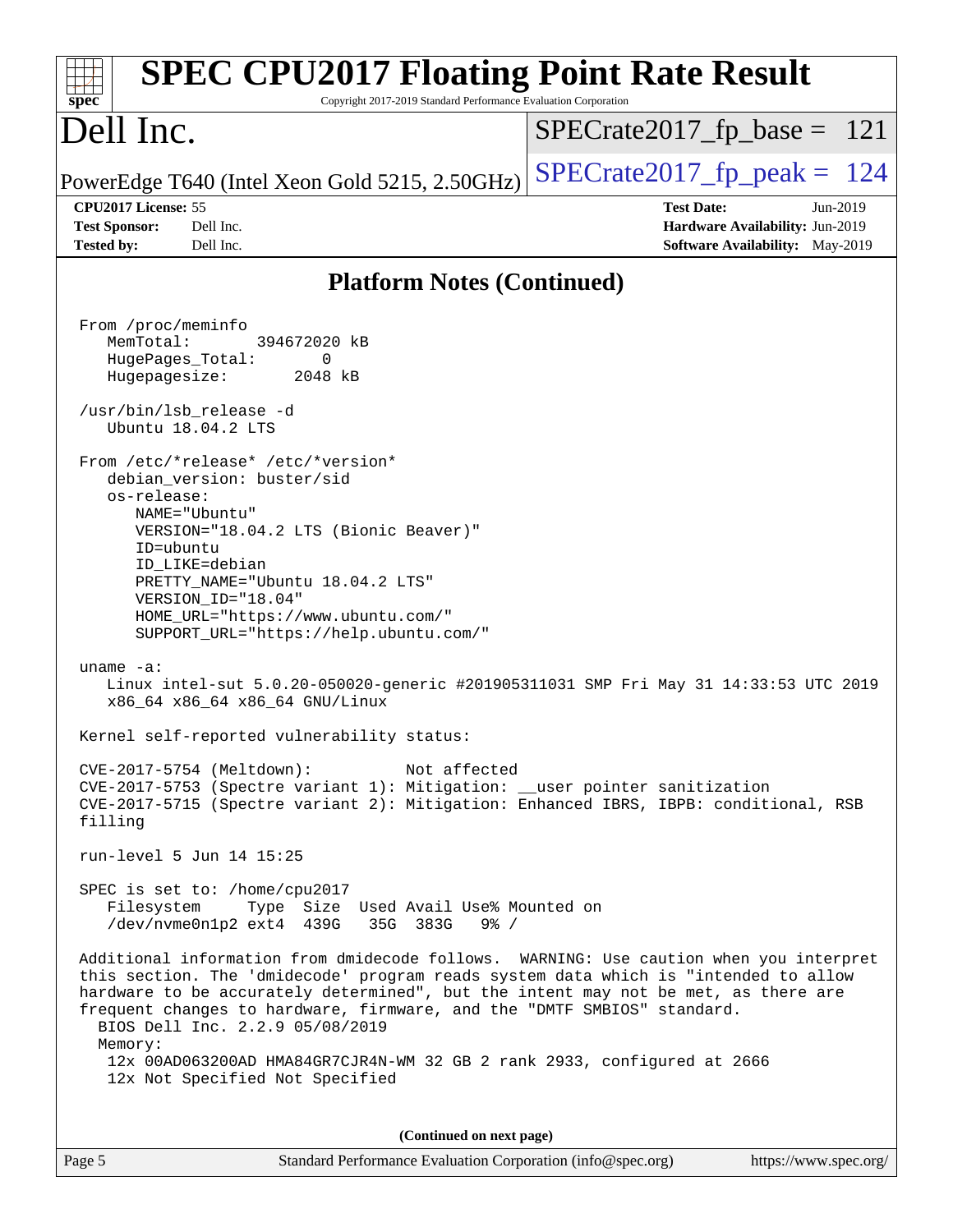| <b>SPEC CPU2017 Floating Point Rate Result</b><br>Copyright 2017-2019 Standard Performance Evaluation Corporation<br>$spec^*$                                                                                                                                                                         |                                                                                                       |
|-------------------------------------------------------------------------------------------------------------------------------------------------------------------------------------------------------------------------------------------------------------------------------------------------------|-------------------------------------------------------------------------------------------------------|
| Dell Inc.                                                                                                                                                                                                                                                                                             | $SPECrate2017_fp\_base = 121$                                                                         |
| PowerEdge T640 (Intel Xeon Gold 5215, 2.50GHz)                                                                                                                                                                                                                                                        | $SPECrate2017_fp\_peak = 124$                                                                         |
| CPU2017 License: 55<br><b>Test Sponsor:</b><br>Dell Inc.<br><b>Tested by:</b><br>Dell Inc.                                                                                                                                                                                                            | <b>Test Date:</b><br>$Jun-2019$<br>Hardware Availability: Jun-2019<br>Software Availability: May-2019 |
| <b>Platform Notes (Continued)</b>                                                                                                                                                                                                                                                                     |                                                                                                       |
| (End of data from sysinfo program)                                                                                                                                                                                                                                                                    |                                                                                                       |
| <b>Compiler Version Notes</b>                                                                                                                                                                                                                                                                         |                                                                                                       |
| CC 519.1bm_r(base) 538.imagick_r(base, peak) 544.nab_r(base, peak)                                                                                                                                                                                                                                    |                                                                                                       |
| Intel(R) C Intel(R) 64 Compiler for applications running on Intel(R) 64,<br>Version 19.0.4.227 Build 20190416<br>Copyright (C) 1985-2019 Intel Corporation. All rights reserved.                                                                                                                      |                                                                                                       |
| $CC = 519.1bm_r (peak)$                                                                                                                                                                                                                                                                               |                                                                                                       |
| Intel(R) C Intel(R) 64 Compiler for applications running on Intel(R) 64,<br>Version 19.0.4.227 Build 20190416<br>Copyright (C) 1985-2019 Intel Corporation. All rights reserved.<br>____________________                                                                                              |                                                                                                       |
| CXXC 508.namd_r(base) 510.parest_r(base, peak)                                                                                                                                                                                                                                                        |                                                                                                       |
| Intel(R) $C++$ Intel(R) 64 Compiler for applications running on Intel(R) 64,<br>Version 19.0.4.227 Build 20190416<br>Copyright (C) 1985-2019 Intel Corporation. All rights reserved.                                                                                                                  |                                                                                                       |
| CXXC 508.namd_r(peak)                                                                                                                                                                                                                                                                                 |                                                                                                       |
| Intel(R) $C++$ Intel(R) 64 Compiler for applications running on Intel(R) 64,<br>Version 19.0.4.227 Build 20190416<br>Copyright (C) 1985-2019 Intel Corporation. All rights reserved.                                                                                                                  |                                                                                                       |
| CC 511.povray_r(base) 526.blender_r(base, peak)                                                                                                                                                                                                                                                       |                                                                                                       |
| Intel(R) $C++$ Intel(R) 64 Compiler for applications running on Intel(R) 64,<br>Version 19.0.4.227 Build 20190416<br>Copyright (C) 1985-2019 Intel Corporation. All rights reserved.<br>Intel(R) C Intel(R) 64 Compiler for applications running on Intel(R) 64,<br>Version 19.0.4.227 Build 20190416 |                                                                                                       |
| Copyright (C) 1985-2019 Intel Corporation. All rights reserved.                                                                                                                                                                                                                                       |                                                                                                       |
|                                                                                                                                                                                                                                                                                                       |                                                                                                       |
| (Continued on next page)<br>Page 6<br>Standard Performance Evaluation Corporation (info@spec.org)                                                                                                                                                                                                     | https://www.spec.org/                                                                                 |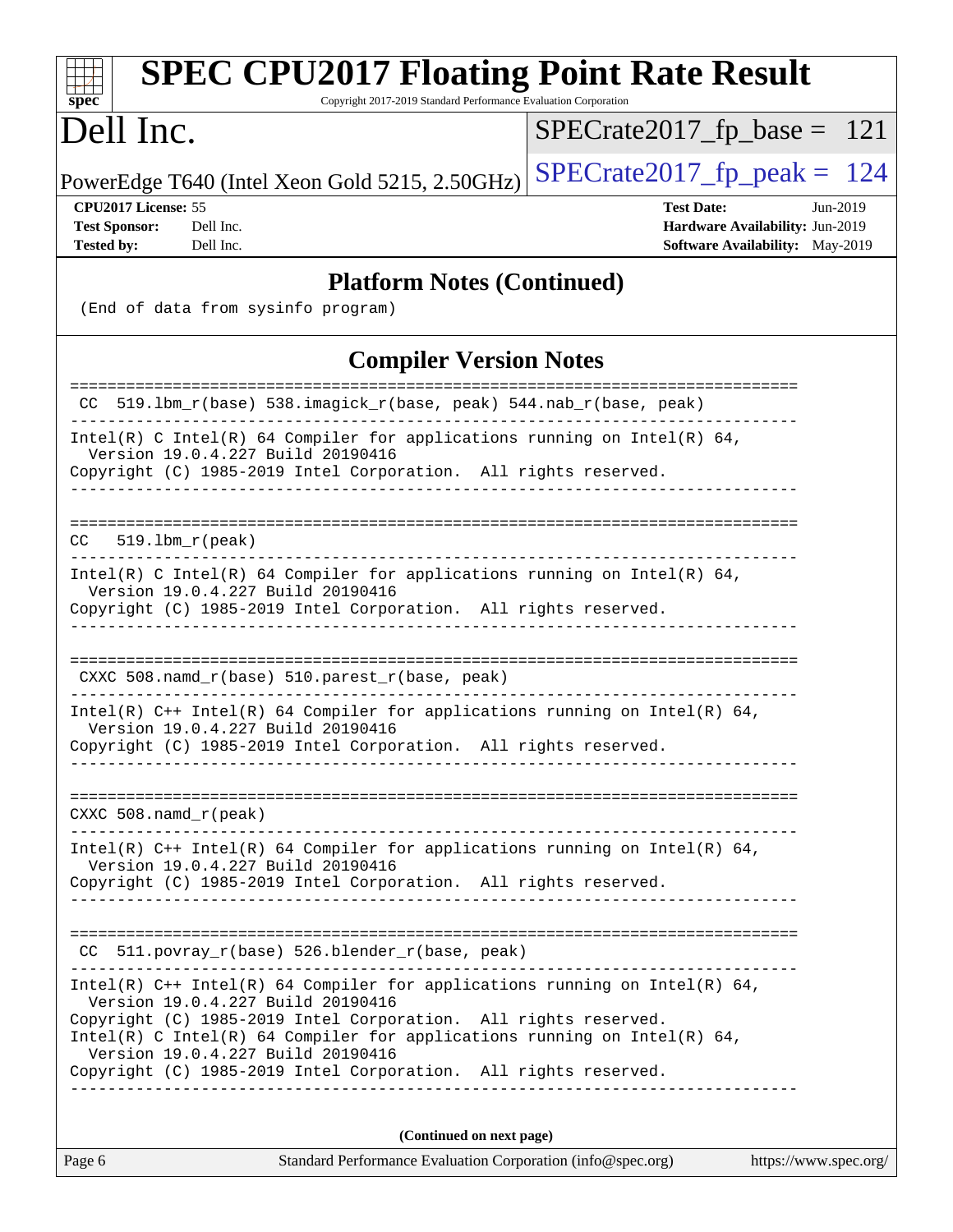| spec <sup>®</sup>                                                | <b>SPEC CPU2017 Floating Point Rate Result</b><br>Copyright 2017-2019 Standard Performance Evaluation Corporation                                                                                                                                                                                                                                                                                                                                                                                                                                                    |                                                                                                     |
|------------------------------------------------------------------|----------------------------------------------------------------------------------------------------------------------------------------------------------------------------------------------------------------------------------------------------------------------------------------------------------------------------------------------------------------------------------------------------------------------------------------------------------------------------------------------------------------------------------------------------------------------|-----------------------------------------------------------------------------------------------------|
| Dell Inc.                                                        |                                                                                                                                                                                                                                                                                                                                                                                                                                                                                                                                                                      | $SPECrate2017_fp\_base = 121$                                                                       |
|                                                                  | PowerEdge T640 (Intel Xeon Gold 5215, 2.50GHz)                                                                                                                                                                                                                                                                                                                                                                                                                                                                                                                       | $SPECrate2017_fp\_peak = 124$                                                                       |
| CPU2017 License: 55<br><b>Test Sponsor:</b><br><b>Tested by:</b> | Dell Inc.<br>Dell Inc.                                                                                                                                                                                                                                                                                                                                                                                                                                                                                                                                               | <b>Test Date:</b><br>Jun-2019<br>Hardware Availability: Jun-2019<br>Software Availability: May-2019 |
|                                                                  | <b>Compiler Version Notes (Continued)</b>                                                                                                                                                                                                                                                                                                                                                                                                                                                                                                                            |                                                                                                     |
| CC.                                                              | $511. povray_r (peak)$                                                                                                                                                                                                                                                                                                                                                                                                                                                                                                                                               |                                                                                                     |
|                                                                  | Intel(R) $C++$ Intel(R) 64 Compiler for applications running on Intel(R) 64,<br>Version 19.0.4.227 Build 20190416<br>Copyright (C) 1985-2019 Intel Corporation. All rights reserved.<br>Intel(R) C Intel(R) 64 Compiler for applications running on Intel(R) 64,<br>Version 19.0.4.227 Build 20190416<br>Copyright (C) 1985-2019 Intel Corporation. All rights reserved.                                                                                                                                                                                             |                                                                                                     |
| FC.                                                              | 507.cactuBSSN_r(base, peak)                                                                                                                                                                                                                                                                                                                                                                                                                                                                                                                                          |                                                                                                     |
|                                                                  | Intel(R) $C++$ Intel(R) 64 Compiler for applications running on Intel(R) 64,<br>Version 19.0.4.227 Build 20190416<br>Copyright (C) 1985-2019 Intel Corporation. All rights reserved.<br>Intel(R) C Intel(R) 64 Compiler for applications running on Intel(R) 64,<br>Version 19.0.4.227 Build 20190416<br>Copyright (C) 1985-2019 Intel Corporation. All rights reserved.<br>$Intel(R)$ Fortran Intel(R) 64 Compiler for applications running on Intel(R)<br>64, Version 19.0.4.227 Build 20190416<br>Copyright (C) 1985-2019 Intel Corporation. All rights reserved. |                                                                                                     |
| FC                                                               | 503.bwaves_r(base, peak) 549.fotonik3d_r(base, peak) 554.roms_r(base)                                                                                                                                                                                                                                                                                                                                                                                                                                                                                                |                                                                                                     |
|                                                                  | $Intel(R)$ Fortran Intel(R) 64 Compiler for applications running on Intel(R)<br>64, Version 19.0.4.227 Build 20190416<br>Copyright (C) 1985-2019 Intel Corporation. All rights reserved.                                                                                                                                                                                                                                                                                                                                                                             |                                                                                                     |
| $FC$ 554. roms $r$ (peak)                                        |                                                                                                                                                                                                                                                                                                                                                                                                                                                                                                                                                                      |                                                                                                     |
|                                                                  | $Intel(R)$ Fortran Intel(R) 64 Compiler for applications running on Intel(R)<br>64, Version 19.0.4.227 Build 20190416<br>Copyright (C) 1985-2019 Intel Corporation. All rights reserved.                                                                                                                                                                                                                                                                                                                                                                             |                                                                                                     |
|                                                                  | $CC$ 521.wrf_r(base) 527.cam4_r(base)                                                                                                                                                                                                                                                                                                                                                                                                                                                                                                                                |                                                                                                     |
|                                                                  | $Intel(R)$ Fortran Intel(R) 64 Compiler for applications running on Intel(R)<br>64, Version 19.0.4.227 Build 20190416                                                                                                                                                                                                                                                                                                                                                                                                                                                |                                                                                                     |
|                                                                  | (Continued on next page)                                                                                                                                                                                                                                                                                                                                                                                                                                                                                                                                             |                                                                                                     |
| Page 7                                                           | Standard Performance Evaluation Corporation (info@spec.org)                                                                                                                                                                                                                                                                                                                                                                                                                                                                                                          | https://www.spec.org/                                                                               |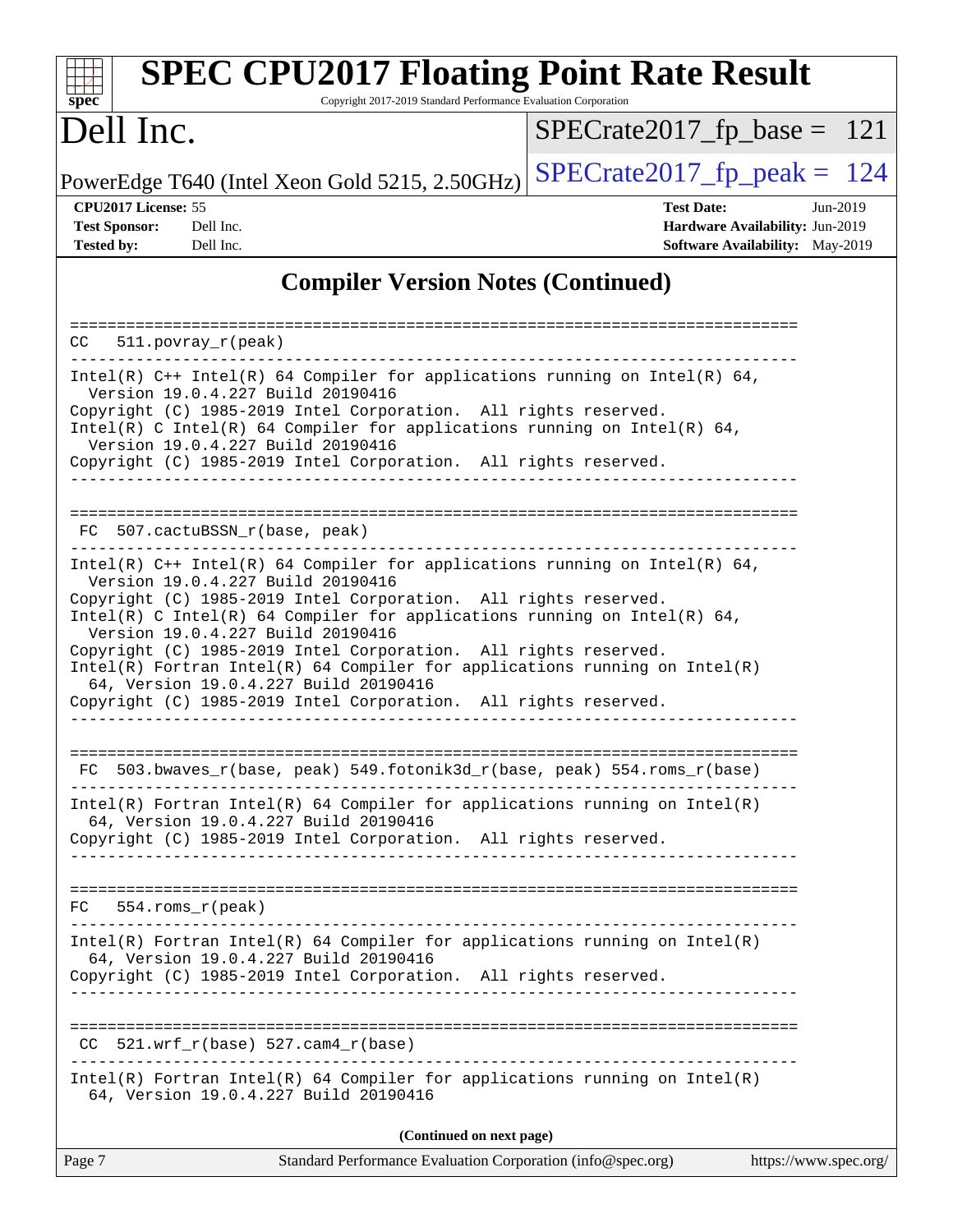| $Spec^*$                                                                 |           | <b>SPEC CPU2017 Floating Point Rate Result</b><br>Copyright 2017-2019 Standard Performance Evaluation Corporation |                               |                   |                                        |            |
|--------------------------------------------------------------------------|-----------|-------------------------------------------------------------------------------------------------------------------|-------------------------------|-------------------|----------------------------------------|------------|
| Dell Inc.                                                                |           |                                                                                                                   | $SPECrate2017_fp\_base = 121$ |                   |                                        |            |
|                                                                          |           | PowerEdge T640 (Intel Xeon Gold 5215, 2.50GHz)                                                                    | $SPECrate2017_fp\_peak = 124$ |                   |                                        |            |
| CPU2017 License: 55                                                      |           |                                                                                                                   |                               | <b>Test Date:</b> |                                        | $Jun-2019$ |
| <b>Test Sponsor:</b>                                                     | Dell Inc. |                                                                                                                   |                               |                   | Hardware Availability: Jun-2019        |            |
| <b>Tested by:</b>                                                        | Dell Inc. |                                                                                                                   |                               |                   | <b>Software Availability:</b> May-2019 |            |
| <b>Compiler Version Notes (Continued)</b>                                |           |                                                                                                                   |                               |                   |                                        |            |
| Copyright (C) 1985-2019 Intel Corporation. All rights reserved.          |           |                                                                                                                   |                               |                   |                                        |            |
| Intel(R) C Intel(R) 64 Compiler for applications running on Intel(R) 64, |           |                                                                                                                   |                               |                   |                                        |            |

------------------------------------------------------------------------------

------------------------------------------------------------------------------

**[Base Compiler Invocation](http://www.spec.org/auto/cpu2017/Docs/result-fields.html#BaseCompilerInvocation)**

==============================================================================

------------------------------------------------------------------------------ Intel(R) Fortran Intel(R) 64 Compiler for applications running on Intel(R)

Intel(R) C Intel(R) 64 Compiler for applications running on Intel(R)  $64$ ,

| Benchmarks using both Fortran and C:<br>ifort $-m64$ icc $-m64$ $-std=cl1$ |  |
|----------------------------------------------------------------------------|--|
| Benchmarks using both $C$ and $C_{++}$ :                                   |  |
| $icpc$ -m64 $icc$ -m64 -std=c11                                            |  |

[Benchmarks using Fortran, C, and C++:](http://www.spec.org/auto/cpu2017/Docs/result-fields.html#BenchmarksusingFortranCandCXX) [icpc -m64](http://www.spec.org/cpu2017/results/res2019q3/cpu2017-20190624-15467.flags.html#user_CC_CXX_FCbase_intel_icpc_64bit_4ecb2543ae3f1412ef961e0650ca070fec7b7afdcd6ed48761b84423119d1bf6bdf5cad15b44d48e7256388bc77273b966e5eb805aefd121eb22e9299b2ec9d9) [icc -m64 -std=c11](http://www.spec.org/cpu2017/results/res2019q3/cpu2017-20190624-15467.flags.html#user_CC_CXX_FCbase_intel_icc_64bit_c11_33ee0cdaae7deeeab2a9725423ba97205ce30f63b9926c2519791662299b76a0318f32ddfffdc46587804de3178b4f9328c46fa7c2b0cd779d7a61945c91cd35) [ifort -m64](http://www.spec.org/cpu2017/results/res2019q3/cpu2017-20190624-15467.flags.html#user_CC_CXX_FCbase_intel_ifort_64bit_24f2bb282fbaeffd6157abe4f878425411749daecae9a33200eee2bee2fe76f3b89351d69a8130dd5949958ce389cf37ff59a95e7a40d588e8d3a57e0c3fd751)

Version 19.0.4.227 Build 20190416

CC 521.wrf\_r(peak) 527.cam4\_r(peak)

Version 19.0.4.227 Build 20190416

64, Version 19.0.4.227 Build 20190416

Copyright (C) 1985-2019 Intel Corporation. All rights reserved.

Copyright (C) 1985-2019 Intel Corporation. All rights reserved.

Copyright (C) 1985-2019 Intel Corporation. All rights reserved.

## **[Base Portability Flags](http://www.spec.org/auto/cpu2017/Docs/result-fields.html#BasePortabilityFlags)**

 503.bwaves\_r: [-DSPEC\\_LP64](http://www.spec.org/cpu2017/results/res2019q3/cpu2017-20190624-15467.flags.html#suite_basePORTABILITY503_bwaves_r_DSPEC_LP64) 507.cactuBSSN\_r: [-DSPEC\\_LP64](http://www.spec.org/cpu2017/results/res2019q3/cpu2017-20190624-15467.flags.html#suite_basePORTABILITY507_cactuBSSN_r_DSPEC_LP64) 508.namd\_r: [-DSPEC\\_LP64](http://www.spec.org/cpu2017/results/res2019q3/cpu2017-20190624-15467.flags.html#suite_basePORTABILITY508_namd_r_DSPEC_LP64) 510.parest\_r: [-DSPEC\\_LP64](http://www.spec.org/cpu2017/results/res2019q3/cpu2017-20190624-15467.flags.html#suite_basePORTABILITY510_parest_r_DSPEC_LP64)

**(Continued on next page)**

[C benchmarks](http://www.spec.org/auto/cpu2017/Docs/result-fields.html#Cbenchmarks):

[C++ benchmarks:](http://www.spec.org/auto/cpu2017/Docs/result-fields.html#CXXbenchmarks) [icpc -m64](http://www.spec.org/cpu2017/results/res2019q3/cpu2017-20190624-15467.flags.html#user_CXXbase_intel_icpc_64bit_4ecb2543ae3f1412ef961e0650ca070fec7b7afdcd6ed48761b84423119d1bf6bdf5cad15b44d48e7256388bc77273b966e5eb805aefd121eb22e9299b2ec9d9)

[Fortran benchmarks](http://www.spec.org/auto/cpu2017/Docs/result-fields.html#Fortranbenchmarks): [ifort -m64](http://www.spec.org/cpu2017/results/res2019q3/cpu2017-20190624-15467.flags.html#user_FCbase_intel_ifort_64bit_24f2bb282fbaeffd6157abe4f878425411749daecae9a33200eee2bee2fe76f3b89351d69a8130dd5949958ce389cf37ff59a95e7a40d588e8d3a57e0c3fd751)

[icc -m64 -std=c11](http://www.spec.org/cpu2017/results/res2019q3/cpu2017-20190624-15467.flags.html#user_CCbase_intel_icc_64bit_c11_33ee0cdaae7deeeab2a9725423ba97205ce30f63b9926c2519791662299b76a0318f32ddfffdc46587804de3178b4f9328c46fa7c2b0cd779d7a61945c91cd35)

Page 8 Standard Performance Evaluation Corporation [\(info@spec.org\)](mailto:info@spec.org) <https://www.spec.org/>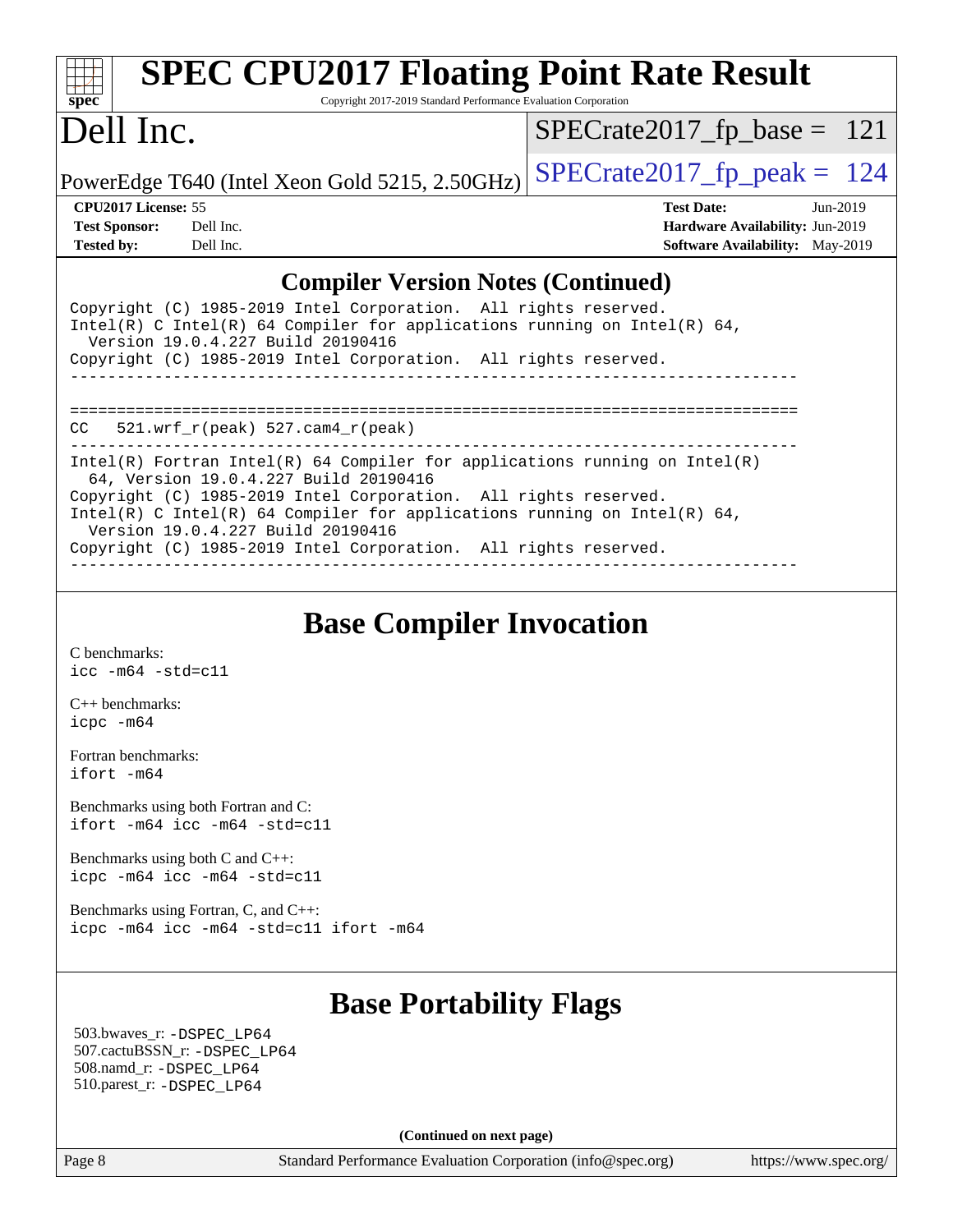# **[spec](http://www.spec.org/)**

# **[SPEC CPU2017 Floating Point Rate Result](http://www.spec.org/auto/cpu2017/Docs/result-fields.html#SPECCPU2017FloatingPointRateResult)**

Copyright 2017-2019 Standard Performance Evaluation Corporation

## Dell Inc.

[SPECrate2017\\_fp\\_base =](http://www.spec.org/auto/cpu2017/Docs/result-fields.html#SPECrate2017fpbase) 121

PowerEdge T640 (Intel Xeon Gold 5215, 2.50GHz)  $\left|$  [SPECrate2017\\_fp\\_peak =](http://www.spec.org/auto/cpu2017/Docs/result-fields.html#SPECrate2017fppeak) 124

**[Tested by:](http://www.spec.org/auto/cpu2017/Docs/result-fields.html#Testedby)** Dell Inc. **[Software Availability:](http://www.spec.org/auto/cpu2017/Docs/result-fields.html#SoftwareAvailability)** May-2019

**[CPU2017 License:](http://www.spec.org/auto/cpu2017/Docs/result-fields.html#CPU2017License)** 55 **[Test Date:](http://www.spec.org/auto/cpu2017/Docs/result-fields.html#TestDate)** Jun-2019 **[Test Sponsor:](http://www.spec.org/auto/cpu2017/Docs/result-fields.html#TestSponsor)** Dell Inc. **[Hardware Availability:](http://www.spec.org/auto/cpu2017/Docs/result-fields.html#HardwareAvailability)** Jun-2019

### **[Base Portability Flags \(Continued\)](http://www.spec.org/auto/cpu2017/Docs/result-fields.html#BasePortabilityFlags)**

 511.povray\_r: [-DSPEC\\_LP64](http://www.spec.org/cpu2017/results/res2019q3/cpu2017-20190624-15467.flags.html#suite_basePORTABILITY511_povray_r_DSPEC_LP64) 519.lbm\_r: [-DSPEC\\_LP64](http://www.spec.org/cpu2017/results/res2019q3/cpu2017-20190624-15467.flags.html#suite_basePORTABILITY519_lbm_r_DSPEC_LP64) 521.wrf\_r: [-DSPEC\\_LP64](http://www.spec.org/cpu2017/results/res2019q3/cpu2017-20190624-15467.flags.html#suite_basePORTABILITY521_wrf_r_DSPEC_LP64) [-DSPEC\\_CASE\\_FLAG](http://www.spec.org/cpu2017/results/res2019q3/cpu2017-20190624-15467.flags.html#b521.wrf_r_baseCPORTABILITY_DSPEC_CASE_FLAG) [-convert big\\_endian](http://www.spec.org/cpu2017/results/res2019q3/cpu2017-20190624-15467.flags.html#user_baseFPORTABILITY521_wrf_r_convert_big_endian_c3194028bc08c63ac5d04de18c48ce6d347e4e562e8892b8bdbdc0214820426deb8554edfa529a3fb25a586e65a3d812c835984020483e7e73212c4d31a38223) 526.blender\_r: [-DSPEC\\_LP64](http://www.spec.org/cpu2017/results/res2019q3/cpu2017-20190624-15467.flags.html#suite_basePORTABILITY526_blender_r_DSPEC_LP64) [-DSPEC\\_LINUX](http://www.spec.org/cpu2017/results/res2019q3/cpu2017-20190624-15467.flags.html#b526.blender_r_baseCPORTABILITY_DSPEC_LINUX) [-funsigned-char](http://www.spec.org/cpu2017/results/res2019q3/cpu2017-20190624-15467.flags.html#user_baseCPORTABILITY526_blender_r_force_uchar_40c60f00ab013830e2dd6774aeded3ff59883ba5a1fc5fc14077f794d777847726e2a5858cbc7672e36e1b067e7e5c1d9a74f7176df07886a243d7cc18edfe67) 527.cam4\_r: [-DSPEC\\_LP64](http://www.spec.org/cpu2017/results/res2019q3/cpu2017-20190624-15467.flags.html#suite_basePORTABILITY527_cam4_r_DSPEC_LP64) [-DSPEC\\_CASE\\_FLAG](http://www.spec.org/cpu2017/results/res2019q3/cpu2017-20190624-15467.flags.html#b527.cam4_r_baseCPORTABILITY_DSPEC_CASE_FLAG) 538.imagick\_r: [-DSPEC\\_LP64](http://www.spec.org/cpu2017/results/res2019q3/cpu2017-20190624-15467.flags.html#suite_basePORTABILITY538_imagick_r_DSPEC_LP64) 544.nab\_r: [-DSPEC\\_LP64](http://www.spec.org/cpu2017/results/res2019q3/cpu2017-20190624-15467.flags.html#suite_basePORTABILITY544_nab_r_DSPEC_LP64) 549.fotonik3d\_r: [-DSPEC\\_LP64](http://www.spec.org/cpu2017/results/res2019q3/cpu2017-20190624-15467.flags.html#suite_basePORTABILITY549_fotonik3d_r_DSPEC_LP64) 554.roms\_r: [-DSPEC\\_LP64](http://www.spec.org/cpu2017/results/res2019q3/cpu2017-20190624-15467.flags.html#suite_basePORTABILITY554_roms_r_DSPEC_LP64)

#### **[Base Optimization Flags](http://www.spec.org/auto/cpu2017/Docs/result-fields.html#BaseOptimizationFlags)**

[C benchmarks](http://www.spec.org/auto/cpu2017/Docs/result-fields.html#Cbenchmarks):

[-xCORE-AVX2](http://www.spec.org/cpu2017/results/res2019q3/cpu2017-20190624-15467.flags.html#user_CCbase_f-xCORE-AVX2) [-ipo](http://www.spec.org/cpu2017/results/res2019q3/cpu2017-20190624-15467.flags.html#user_CCbase_f-ipo) [-O3](http://www.spec.org/cpu2017/results/res2019q3/cpu2017-20190624-15467.flags.html#user_CCbase_f-O3) [-no-prec-div](http://www.spec.org/cpu2017/results/res2019q3/cpu2017-20190624-15467.flags.html#user_CCbase_f-no-prec-div) [-qopt-prefetch](http://www.spec.org/cpu2017/results/res2019q3/cpu2017-20190624-15467.flags.html#user_CCbase_f-qopt-prefetch) [-ffinite-math-only](http://www.spec.org/cpu2017/results/res2019q3/cpu2017-20190624-15467.flags.html#user_CCbase_f_finite_math_only_cb91587bd2077682c4b38af759c288ed7c732db004271a9512da14a4f8007909a5f1427ecbf1a0fb78ff2a814402c6114ac565ca162485bbcae155b5e4258871) [-qopt-mem-layout-trans=4](http://www.spec.org/cpu2017/results/res2019q3/cpu2017-20190624-15467.flags.html#user_CCbase_f-qopt-mem-layout-trans_fa39e755916c150a61361b7846f310bcdf6f04e385ef281cadf3647acec3f0ae266d1a1d22d972a7087a248fd4e6ca390a3634700869573d231a252c784941a8)  $C_{++}$  benchmarks: [-xCORE-AVX2](http://www.spec.org/cpu2017/results/res2019q3/cpu2017-20190624-15467.flags.html#user_CXXbase_f-xCORE-AVX2) [-ipo](http://www.spec.org/cpu2017/results/res2019q3/cpu2017-20190624-15467.flags.html#user_CXXbase_f-ipo) [-O3](http://www.spec.org/cpu2017/results/res2019q3/cpu2017-20190624-15467.flags.html#user_CXXbase_f-O3) [-no-prec-div](http://www.spec.org/cpu2017/results/res2019q3/cpu2017-20190624-15467.flags.html#user_CXXbase_f-no-prec-div) [-qopt-prefetch](http://www.spec.org/cpu2017/results/res2019q3/cpu2017-20190624-15467.flags.html#user_CXXbase_f-qopt-prefetch) [-ffinite-math-only](http://www.spec.org/cpu2017/results/res2019q3/cpu2017-20190624-15467.flags.html#user_CXXbase_f_finite_math_only_cb91587bd2077682c4b38af759c288ed7c732db004271a9512da14a4f8007909a5f1427ecbf1a0fb78ff2a814402c6114ac565ca162485bbcae155b5e4258871) [-qopt-mem-layout-trans=4](http://www.spec.org/cpu2017/results/res2019q3/cpu2017-20190624-15467.flags.html#user_CXXbase_f-qopt-mem-layout-trans_fa39e755916c150a61361b7846f310bcdf6f04e385ef281cadf3647acec3f0ae266d1a1d22d972a7087a248fd4e6ca390a3634700869573d231a252c784941a8) [Fortran benchmarks](http://www.spec.org/auto/cpu2017/Docs/result-fields.html#Fortranbenchmarks): [-xCORE-AVX2](http://www.spec.org/cpu2017/results/res2019q3/cpu2017-20190624-15467.flags.html#user_FCbase_f-xCORE-AVX2) [-ipo](http://www.spec.org/cpu2017/results/res2019q3/cpu2017-20190624-15467.flags.html#user_FCbase_f-ipo) [-O3](http://www.spec.org/cpu2017/results/res2019q3/cpu2017-20190624-15467.flags.html#user_FCbase_f-O3) [-no-prec-div](http://www.spec.org/cpu2017/results/res2019q3/cpu2017-20190624-15467.flags.html#user_FCbase_f-no-prec-div) [-qopt-prefetch](http://www.spec.org/cpu2017/results/res2019q3/cpu2017-20190624-15467.flags.html#user_FCbase_f-qopt-prefetch) [-ffinite-math-only](http://www.spec.org/cpu2017/results/res2019q3/cpu2017-20190624-15467.flags.html#user_FCbase_f_finite_math_only_cb91587bd2077682c4b38af759c288ed7c732db004271a9512da14a4f8007909a5f1427ecbf1a0fb78ff2a814402c6114ac565ca162485bbcae155b5e4258871) [-qopt-mem-layout-trans=4](http://www.spec.org/cpu2017/results/res2019q3/cpu2017-20190624-15467.flags.html#user_FCbase_f-qopt-mem-layout-trans_fa39e755916c150a61361b7846f310bcdf6f04e385ef281cadf3647acec3f0ae266d1a1d22d972a7087a248fd4e6ca390a3634700869573d231a252c784941a8) [-auto](http://www.spec.org/cpu2017/results/res2019q3/cpu2017-20190624-15467.flags.html#user_FCbase_f-auto) [-nostandard-realloc-lhs](http://www.spec.org/cpu2017/results/res2019q3/cpu2017-20190624-15467.flags.html#user_FCbase_f_2003_std_realloc_82b4557e90729c0f113870c07e44d33d6f5a304b4f63d4c15d2d0f1fab99f5daaed73bdb9275d9ae411527f28b936061aa8b9c8f2d63842963b95c9dd6426b8a) [-align array32byte](http://www.spec.org/cpu2017/results/res2019q3/cpu2017-20190624-15467.flags.html#user_FCbase_align_array32byte_b982fe038af199962ba9a80c053b8342c548c85b40b8e86eb3cc33dee0d7986a4af373ac2d51c3f7cf710a18d62fdce2948f201cd044323541f22fc0fffc51b6) [Benchmarks using both Fortran and C](http://www.spec.org/auto/cpu2017/Docs/result-fields.html#BenchmarksusingbothFortranandC): [-xCORE-AVX2](http://www.spec.org/cpu2017/results/res2019q3/cpu2017-20190624-15467.flags.html#user_CC_FCbase_f-xCORE-AVX2) [-ipo](http://www.spec.org/cpu2017/results/res2019q3/cpu2017-20190624-15467.flags.html#user_CC_FCbase_f-ipo) [-O3](http://www.spec.org/cpu2017/results/res2019q3/cpu2017-20190624-15467.flags.html#user_CC_FCbase_f-O3) [-no-prec-div](http://www.spec.org/cpu2017/results/res2019q3/cpu2017-20190624-15467.flags.html#user_CC_FCbase_f-no-prec-div) [-qopt-prefetch](http://www.spec.org/cpu2017/results/res2019q3/cpu2017-20190624-15467.flags.html#user_CC_FCbase_f-qopt-prefetch) [-ffinite-math-only](http://www.spec.org/cpu2017/results/res2019q3/cpu2017-20190624-15467.flags.html#user_CC_FCbase_f_finite_math_only_cb91587bd2077682c4b38af759c288ed7c732db004271a9512da14a4f8007909a5f1427ecbf1a0fb78ff2a814402c6114ac565ca162485bbcae155b5e4258871) [-qopt-mem-layout-trans=4](http://www.spec.org/cpu2017/results/res2019q3/cpu2017-20190624-15467.flags.html#user_CC_FCbase_f-qopt-mem-layout-trans_fa39e755916c150a61361b7846f310bcdf6f04e385ef281cadf3647acec3f0ae266d1a1d22d972a7087a248fd4e6ca390a3634700869573d231a252c784941a8) [-auto](http://www.spec.org/cpu2017/results/res2019q3/cpu2017-20190624-15467.flags.html#user_CC_FCbase_f-auto) [-nostandard-realloc-lhs](http://www.spec.org/cpu2017/results/res2019q3/cpu2017-20190624-15467.flags.html#user_CC_FCbase_f_2003_std_realloc_82b4557e90729c0f113870c07e44d33d6f5a304b4f63d4c15d2d0f1fab99f5daaed73bdb9275d9ae411527f28b936061aa8b9c8f2d63842963b95c9dd6426b8a) [-align array32byte](http://www.spec.org/cpu2017/results/res2019q3/cpu2017-20190624-15467.flags.html#user_CC_FCbase_align_array32byte_b982fe038af199962ba9a80c053b8342c548c85b40b8e86eb3cc33dee0d7986a4af373ac2d51c3f7cf710a18d62fdce2948f201cd044323541f22fc0fffc51b6) [Benchmarks using both C and C++](http://www.spec.org/auto/cpu2017/Docs/result-fields.html#BenchmarksusingbothCandCXX): [-xCORE-AVX2](http://www.spec.org/cpu2017/results/res2019q3/cpu2017-20190624-15467.flags.html#user_CC_CXXbase_f-xCORE-AVX2) [-ipo](http://www.spec.org/cpu2017/results/res2019q3/cpu2017-20190624-15467.flags.html#user_CC_CXXbase_f-ipo) [-O3](http://www.spec.org/cpu2017/results/res2019q3/cpu2017-20190624-15467.flags.html#user_CC_CXXbase_f-O3) [-no-prec-div](http://www.spec.org/cpu2017/results/res2019q3/cpu2017-20190624-15467.flags.html#user_CC_CXXbase_f-no-prec-div) [-qopt-prefetch](http://www.spec.org/cpu2017/results/res2019q3/cpu2017-20190624-15467.flags.html#user_CC_CXXbase_f-qopt-prefetch) [-ffinite-math-only](http://www.spec.org/cpu2017/results/res2019q3/cpu2017-20190624-15467.flags.html#user_CC_CXXbase_f_finite_math_only_cb91587bd2077682c4b38af759c288ed7c732db004271a9512da14a4f8007909a5f1427ecbf1a0fb78ff2a814402c6114ac565ca162485bbcae155b5e4258871) [-qopt-mem-layout-trans=4](http://www.spec.org/cpu2017/results/res2019q3/cpu2017-20190624-15467.flags.html#user_CC_CXXbase_f-qopt-mem-layout-trans_fa39e755916c150a61361b7846f310bcdf6f04e385ef281cadf3647acec3f0ae266d1a1d22d972a7087a248fd4e6ca390a3634700869573d231a252c784941a8) [Benchmarks using Fortran, C, and C++:](http://www.spec.org/auto/cpu2017/Docs/result-fields.html#BenchmarksusingFortranCandCXX) [-xCORE-AVX2](http://www.spec.org/cpu2017/results/res2019q3/cpu2017-20190624-15467.flags.html#user_CC_CXX_FCbase_f-xCORE-AVX2) [-ipo](http://www.spec.org/cpu2017/results/res2019q3/cpu2017-20190624-15467.flags.html#user_CC_CXX_FCbase_f-ipo) [-O3](http://www.spec.org/cpu2017/results/res2019q3/cpu2017-20190624-15467.flags.html#user_CC_CXX_FCbase_f-O3) [-no-prec-div](http://www.spec.org/cpu2017/results/res2019q3/cpu2017-20190624-15467.flags.html#user_CC_CXX_FCbase_f-no-prec-div) [-qopt-prefetch](http://www.spec.org/cpu2017/results/res2019q3/cpu2017-20190624-15467.flags.html#user_CC_CXX_FCbase_f-qopt-prefetch) [-ffinite-math-only](http://www.spec.org/cpu2017/results/res2019q3/cpu2017-20190624-15467.flags.html#user_CC_CXX_FCbase_f_finite_math_only_cb91587bd2077682c4b38af759c288ed7c732db004271a9512da14a4f8007909a5f1427ecbf1a0fb78ff2a814402c6114ac565ca162485bbcae155b5e4258871) [-qopt-mem-layout-trans=4](http://www.spec.org/cpu2017/results/res2019q3/cpu2017-20190624-15467.flags.html#user_CC_CXX_FCbase_f-qopt-mem-layout-trans_fa39e755916c150a61361b7846f310bcdf6f04e385ef281cadf3647acec3f0ae266d1a1d22d972a7087a248fd4e6ca390a3634700869573d231a252c784941a8) [-auto](http://www.spec.org/cpu2017/results/res2019q3/cpu2017-20190624-15467.flags.html#user_CC_CXX_FCbase_f-auto) [-nostandard-realloc-lhs](http://www.spec.org/cpu2017/results/res2019q3/cpu2017-20190624-15467.flags.html#user_CC_CXX_FCbase_f_2003_std_realloc_82b4557e90729c0f113870c07e44d33d6f5a304b4f63d4c15d2d0f1fab99f5daaed73bdb9275d9ae411527f28b936061aa8b9c8f2d63842963b95c9dd6426b8a) [-align array32byte](http://www.spec.org/cpu2017/results/res2019q3/cpu2017-20190624-15467.flags.html#user_CC_CXX_FCbase_align_array32byte_b982fe038af199962ba9a80c053b8342c548c85b40b8e86eb3cc33dee0d7986a4af373ac2d51c3f7cf710a18d62fdce2948f201cd044323541f22fc0fffc51b6)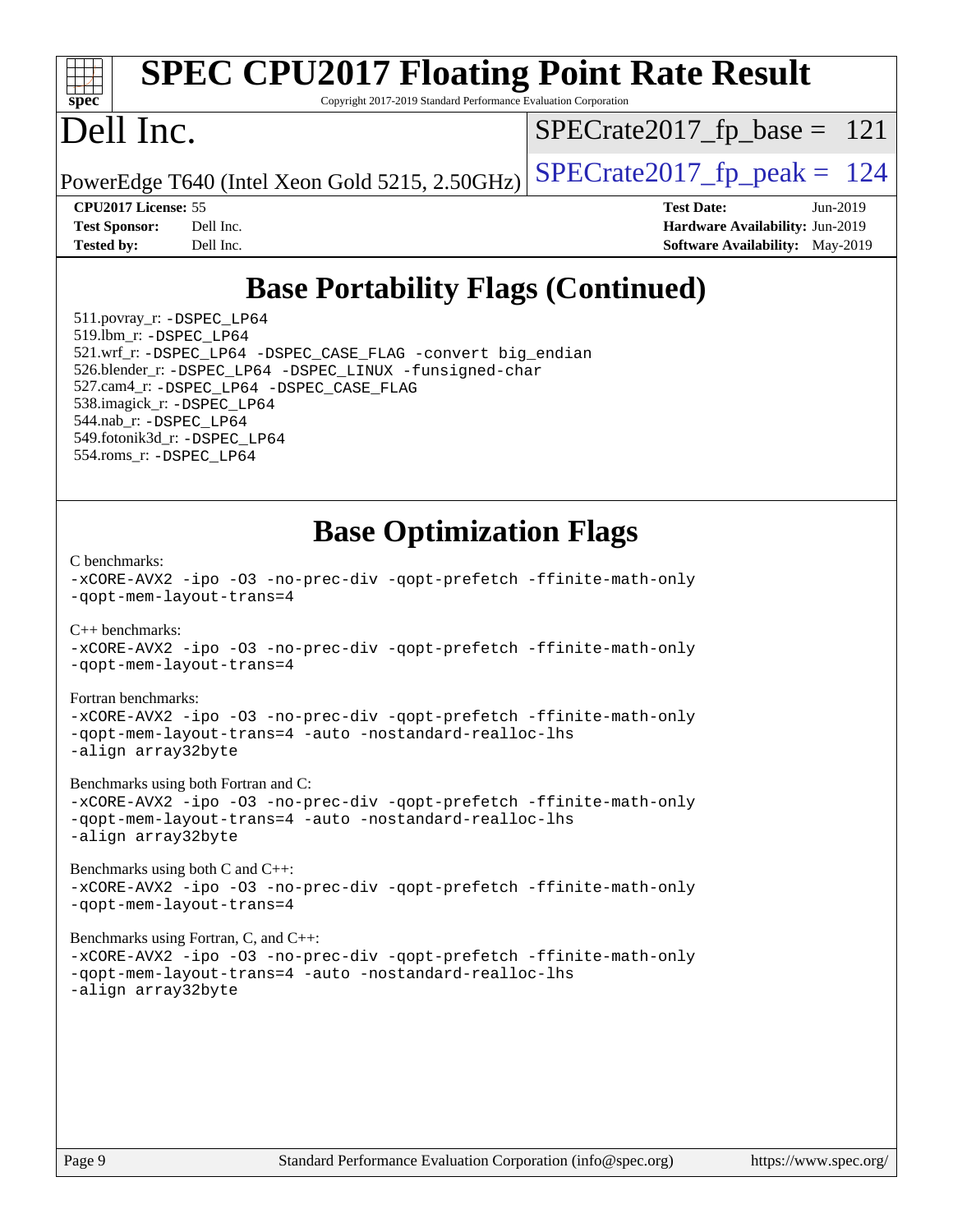|                                             | <b>SPEC CPU2017 Floating Point Rate Result</b>                  |                               |                                        |
|---------------------------------------------|-----------------------------------------------------------------|-------------------------------|----------------------------------------|
| spec                                        | Copyright 2017-2019 Standard Performance Evaluation Corporation |                               |                                        |
| Dell Inc.                                   |                                                                 | $SPECrate2017_fp\_base = 121$ |                                        |
|                                             | PowerEdge T640 (Intel Xeon Gold 5215, 2.50GHz)                  | $SPECrate2017_fp\_peak = 124$ |                                        |
| CPU <sub>2017</sub> License: 55             |                                                                 | <b>Test Date:</b>             | Jun-2019                               |
| <b>Test Sponsor:</b>                        | Dell Inc.                                                       |                               | Hardware Availability: Jun-2019        |
| <b>Tested by:</b>                           | Dell Inc.                                                       |                               | <b>Software Availability:</b> May-2019 |
| C benchmarks:<br>$\text{icc -m64 -std=c11}$ | <b>Peak Compiler Invocation</b>                                 |                               |                                        |

[C++ benchmarks](http://www.spec.org/auto/cpu2017/Docs/result-fields.html#CXXbenchmarks): [icpc -m64](http://www.spec.org/cpu2017/results/res2019q3/cpu2017-20190624-15467.flags.html#user_CXXpeak_intel_icpc_64bit_4ecb2543ae3f1412ef961e0650ca070fec7b7afdcd6ed48761b84423119d1bf6bdf5cad15b44d48e7256388bc77273b966e5eb805aefd121eb22e9299b2ec9d9)

[Fortran benchmarks:](http://www.spec.org/auto/cpu2017/Docs/result-fields.html#Fortranbenchmarks) [ifort -m64](http://www.spec.org/cpu2017/results/res2019q3/cpu2017-20190624-15467.flags.html#user_FCpeak_intel_ifort_64bit_24f2bb282fbaeffd6157abe4f878425411749daecae9a33200eee2bee2fe76f3b89351d69a8130dd5949958ce389cf37ff59a95e7a40d588e8d3a57e0c3fd751)

[Benchmarks using both Fortran and C:](http://www.spec.org/auto/cpu2017/Docs/result-fields.html#BenchmarksusingbothFortranandC) [ifort -m64](http://www.spec.org/cpu2017/results/res2019q3/cpu2017-20190624-15467.flags.html#user_CC_FCpeak_intel_ifort_64bit_24f2bb282fbaeffd6157abe4f878425411749daecae9a33200eee2bee2fe76f3b89351d69a8130dd5949958ce389cf37ff59a95e7a40d588e8d3a57e0c3fd751) [icc -m64 -std=c11](http://www.spec.org/cpu2017/results/res2019q3/cpu2017-20190624-15467.flags.html#user_CC_FCpeak_intel_icc_64bit_c11_33ee0cdaae7deeeab2a9725423ba97205ce30f63b9926c2519791662299b76a0318f32ddfffdc46587804de3178b4f9328c46fa7c2b0cd779d7a61945c91cd35)

[Benchmarks using both C and C++](http://www.spec.org/auto/cpu2017/Docs/result-fields.html#BenchmarksusingbothCandCXX): [icpc -m64](http://www.spec.org/cpu2017/results/res2019q3/cpu2017-20190624-15467.flags.html#user_CC_CXXpeak_intel_icpc_64bit_4ecb2543ae3f1412ef961e0650ca070fec7b7afdcd6ed48761b84423119d1bf6bdf5cad15b44d48e7256388bc77273b966e5eb805aefd121eb22e9299b2ec9d9) [icc -m64 -std=c11](http://www.spec.org/cpu2017/results/res2019q3/cpu2017-20190624-15467.flags.html#user_CC_CXXpeak_intel_icc_64bit_c11_33ee0cdaae7deeeab2a9725423ba97205ce30f63b9926c2519791662299b76a0318f32ddfffdc46587804de3178b4f9328c46fa7c2b0cd779d7a61945c91cd35)

[Benchmarks using Fortran, C, and C++:](http://www.spec.org/auto/cpu2017/Docs/result-fields.html#BenchmarksusingFortranCandCXX) [icpc -m64](http://www.spec.org/cpu2017/results/res2019q3/cpu2017-20190624-15467.flags.html#user_CC_CXX_FCpeak_intel_icpc_64bit_4ecb2543ae3f1412ef961e0650ca070fec7b7afdcd6ed48761b84423119d1bf6bdf5cad15b44d48e7256388bc77273b966e5eb805aefd121eb22e9299b2ec9d9) [icc -m64 -std=c11](http://www.spec.org/cpu2017/results/res2019q3/cpu2017-20190624-15467.flags.html#user_CC_CXX_FCpeak_intel_icc_64bit_c11_33ee0cdaae7deeeab2a9725423ba97205ce30f63b9926c2519791662299b76a0318f32ddfffdc46587804de3178b4f9328c46fa7c2b0cd779d7a61945c91cd35) [ifort -m64](http://www.spec.org/cpu2017/results/res2019q3/cpu2017-20190624-15467.flags.html#user_CC_CXX_FCpeak_intel_ifort_64bit_24f2bb282fbaeffd6157abe4f878425411749daecae9a33200eee2bee2fe76f3b89351d69a8130dd5949958ce389cf37ff59a95e7a40d588e8d3a57e0c3fd751)

**[Peak Portability Flags](http://www.spec.org/auto/cpu2017/Docs/result-fields.html#PeakPortabilityFlags)**

Same as Base Portability Flags

#### **[Peak Optimization Flags](http://www.spec.org/auto/cpu2017/Docs/result-fields.html#PeakOptimizationFlags)**

[C benchmarks](http://www.spec.org/auto/cpu2017/Docs/result-fields.html#Cbenchmarks):

```
 519.lbm_r: -prof-gen(pass 1) -prof-use(pass 2) -ipo -xCORE-AVX2 -O3
-no-prec-div -qopt-prefetch -ffinite-math-only
-qopt-mem-layout-trans=4
 538.imagick_r: -xCORE-AVX2 -ipo -O3 -no-prec-div -qopt-prefetch
-ffinite-math-only -qopt-mem-layout-trans=4
 544.nab_r: Same as 538.imagick_r
C++ benchmarks: 
 508.namd_r: -prof-gen(pass 1) -prof-use(pass 2) -ipo -xCORE-AVX2 -O3
-no-prec-div -qopt-prefetch -ffinite-math-only
-qopt-mem-layout-trans=4
```
**(Continued on next page)**

Page 10 Standard Performance Evaluation Corporation [\(info@spec.org\)](mailto:info@spec.org) <https://www.spec.org/>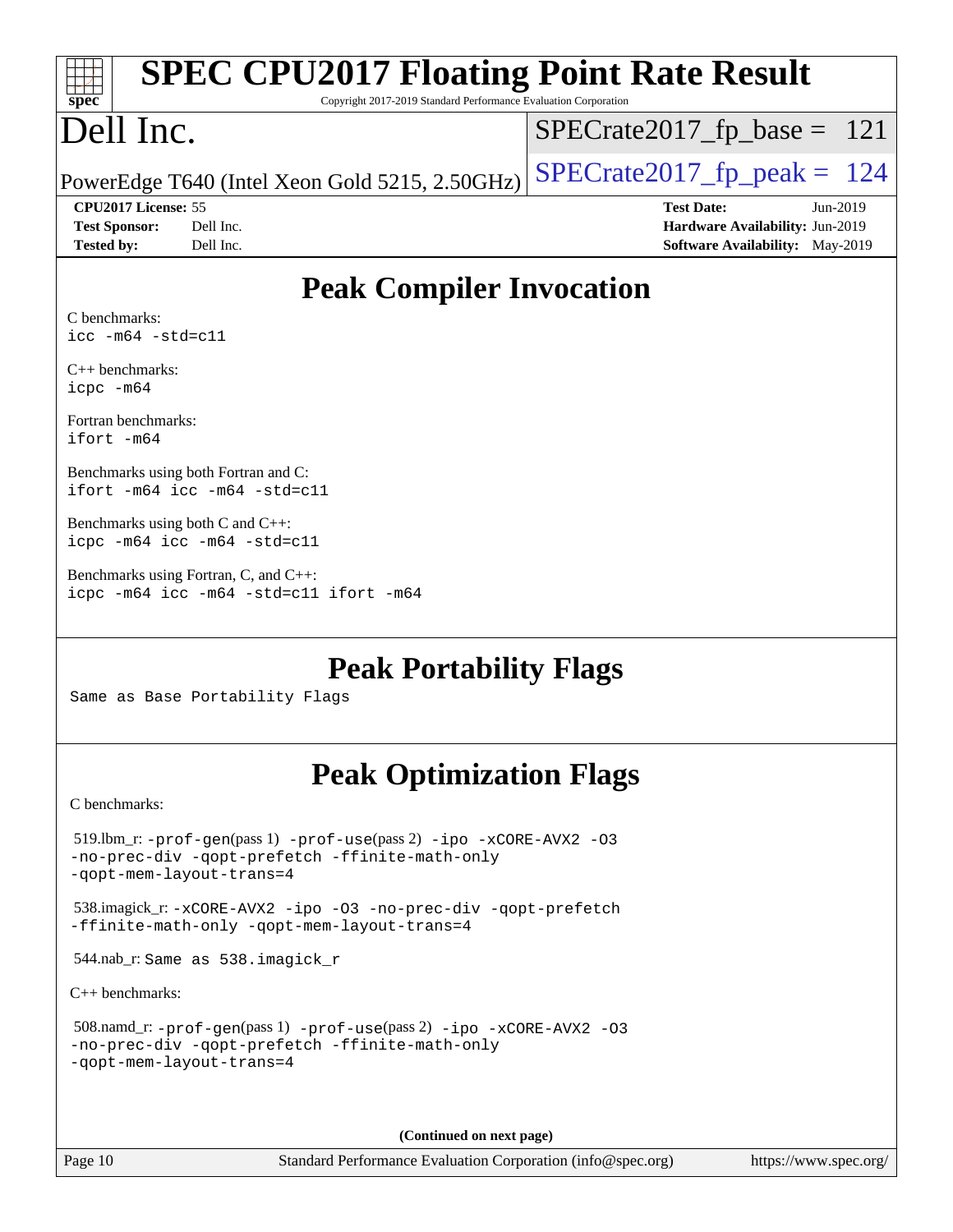![](_page_10_Picture_0.jpeg)

# **[SPEC CPU2017 Floating Point Rate Result](http://www.spec.org/auto/cpu2017/Docs/result-fields.html#SPECCPU2017FloatingPointRateResult)**

Copyright 2017-2019 Standard Performance Evaluation Corporation

## Dell Inc.

 $SPECTate2017_fp\_base = 121$ 

PowerEdge T640 (Intel Xeon Gold 5215, 2.50GHz)  $\left|$  [SPECrate2017\\_fp\\_peak =](http://www.spec.org/auto/cpu2017/Docs/result-fields.html#SPECrate2017fppeak) 124

**[CPU2017 License:](http://www.spec.org/auto/cpu2017/Docs/result-fields.html#CPU2017License)** 55 **[Test Date:](http://www.spec.org/auto/cpu2017/Docs/result-fields.html#TestDate)** Jun-2019 **[Test Sponsor:](http://www.spec.org/auto/cpu2017/Docs/result-fields.html#TestSponsor)** Dell Inc. **[Hardware Availability:](http://www.spec.org/auto/cpu2017/Docs/result-fields.html#HardwareAvailability)** Jun-2019 **[Tested by:](http://www.spec.org/auto/cpu2017/Docs/result-fields.html#Testedby)** Dell Inc. Dell Inc. **[Software Availability:](http://www.spec.org/auto/cpu2017/Docs/result-fields.html#SoftwareAvailability)** May-2019

## **[Peak Optimization Flags \(Continued\)](http://www.spec.org/auto/cpu2017/Docs/result-fields.html#PeakOptimizationFlags)**

 510.parest\_r: [-xCORE-AVX2](http://www.spec.org/cpu2017/results/res2019q3/cpu2017-20190624-15467.flags.html#user_peakCXXOPTIMIZE510_parest_r_f-xCORE-AVX2) [-ipo](http://www.spec.org/cpu2017/results/res2019q3/cpu2017-20190624-15467.flags.html#user_peakCXXOPTIMIZE510_parest_r_f-ipo) [-O3](http://www.spec.org/cpu2017/results/res2019q3/cpu2017-20190624-15467.flags.html#user_peakCXXOPTIMIZE510_parest_r_f-O3) [-no-prec-div](http://www.spec.org/cpu2017/results/res2019q3/cpu2017-20190624-15467.flags.html#user_peakCXXOPTIMIZE510_parest_r_f-no-prec-div) [-qopt-prefetch](http://www.spec.org/cpu2017/results/res2019q3/cpu2017-20190624-15467.flags.html#user_peakCXXOPTIMIZE510_parest_r_f-qopt-prefetch) [-ffinite-math-only](http://www.spec.org/cpu2017/results/res2019q3/cpu2017-20190624-15467.flags.html#user_peakCXXOPTIMIZE510_parest_r_f_finite_math_only_cb91587bd2077682c4b38af759c288ed7c732db004271a9512da14a4f8007909a5f1427ecbf1a0fb78ff2a814402c6114ac565ca162485bbcae155b5e4258871) [-qopt-mem-layout-trans=4](http://www.spec.org/cpu2017/results/res2019q3/cpu2017-20190624-15467.flags.html#user_peakCXXOPTIMIZE510_parest_r_f-qopt-mem-layout-trans_fa39e755916c150a61361b7846f310bcdf6f04e385ef281cadf3647acec3f0ae266d1a1d22d972a7087a248fd4e6ca390a3634700869573d231a252c784941a8) [Fortran benchmarks](http://www.spec.org/auto/cpu2017/Docs/result-fields.html#Fortranbenchmarks): 503.bwaves\_r: [-xCORE-AVX2](http://www.spec.org/cpu2017/results/res2019q3/cpu2017-20190624-15467.flags.html#user_peakFOPTIMIZE503_bwaves_r_f-xCORE-AVX2) [-ipo](http://www.spec.org/cpu2017/results/res2019q3/cpu2017-20190624-15467.flags.html#user_peakFOPTIMIZE503_bwaves_r_f-ipo) [-O3](http://www.spec.org/cpu2017/results/res2019q3/cpu2017-20190624-15467.flags.html#user_peakFOPTIMIZE503_bwaves_r_f-O3) [-no-prec-div](http://www.spec.org/cpu2017/results/res2019q3/cpu2017-20190624-15467.flags.html#user_peakFOPTIMIZE503_bwaves_r_f-no-prec-div) [-qopt-prefetch](http://www.spec.org/cpu2017/results/res2019q3/cpu2017-20190624-15467.flags.html#user_peakFOPTIMIZE503_bwaves_r_f-qopt-prefetch) [-ffinite-math-only](http://www.spec.org/cpu2017/results/res2019q3/cpu2017-20190624-15467.flags.html#user_peakFOPTIMIZE503_bwaves_r_f_finite_math_only_cb91587bd2077682c4b38af759c288ed7c732db004271a9512da14a4f8007909a5f1427ecbf1a0fb78ff2a814402c6114ac565ca162485bbcae155b5e4258871) [-qopt-mem-layout-trans=4](http://www.spec.org/cpu2017/results/res2019q3/cpu2017-20190624-15467.flags.html#user_peakFOPTIMIZE503_bwaves_r_f-qopt-mem-layout-trans_fa39e755916c150a61361b7846f310bcdf6f04e385ef281cadf3647acec3f0ae266d1a1d22d972a7087a248fd4e6ca390a3634700869573d231a252c784941a8) [-auto](http://www.spec.org/cpu2017/results/res2019q3/cpu2017-20190624-15467.flags.html#user_peakFOPTIMIZE503_bwaves_r_f-auto) [-nostandard-realloc-lhs](http://www.spec.org/cpu2017/results/res2019q3/cpu2017-20190624-15467.flags.html#user_peakEXTRA_FOPTIMIZE503_bwaves_r_f_2003_std_realloc_82b4557e90729c0f113870c07e44d33d6f5a304b4f63d4c15d2d0f1fab99f5daaed73bdb9275d9ae411527f28b936061aa8b9c8f2d63842963b95c9dd6426b8a) [-align array32byte](http://www.spec.org/cpu2017/results/res2019q3/cpu2017-20190624-15467.flags.html#user_peakEXTRA_FOPTIMIZE503_bwaves_r_align_array32byte_b982fe038af199962ba9a80c053b8342c548c85b40b8e86eb3cc33dee0d7986a4af373ac2d51c3f7cf710a18d62fdce2948f201cd044323541f22fc0fffc51b6) 549.fotonik3d\_r: Same as 503.bwaves\_r 554.roms\_r: [-prof-gen](http://www.spec.org/cpu2017/results/res2019q3/cpu2017-20190624-15467.flags.html#user_peakPASS1_FFLAGSPASS1_LDFLAGS554_roms_r_prof_gen_5aa4926d6013ddb2a31985c654b3eb18169fc0c6952a63635c234f711e6e63dd76e94ad52365559451ec499a2cdb89e4dc58ba4c67ef54ca681ffbe1461d6b36)(pass 1) [-prof-use](http://www.spec.org/cpu2017/results/res2019q3/cpu2017-20190624-15467.flags.html#user_peakPASS2_FFLAGSPASS2_LDFLAGS554_roms_r_prof_use_1a21ceae95f36a2b53c25747139a6c16ca95bd9def2a207b4f0849963b97e94f5260e30a0c64f4bb623698870e679ca08317ef8150905d41bd88c6f78df73f19)(pass 2) [-ipo](http://www.spec.org/cpu2017/results/res2019q3/cpu2017-20190624-15467.flags.html#user_peakPASS1_FOPTIMIZEPASS2_FOPTIMIZE554_roms_r_f-ipo) [-xCORE-AVX2](http://www.spec.org/cpu2017/results/res2019q3/cpu2017-20190624-15467.flags.html#user_peakPASS2_FOPTIMIZE554_roms_r_f-xCORE-AVX2) [-O3](http://www.spec.org/cpu2017/results/res2019q3/cpu2017-20190624-15467.flags.html#user_peakPASS1_FOPTIMIZEPASS2_FOPTIMIZE554_roms_r_f-O3) [-no-prec-div](http://www.spec.org/cpu2017/results/res2019q3/cpu2017-20190624-15467.flags.html#user_peakPASS1_FOPTIMIZEPASS2_FOPTIMIZE554_roms_r_f-no-prec-div) [-qopt-prefetch](http://www.spec.org/cpu2017/results/res2019q3/cpu2017-20190624-15467.flags.html#user_peakPASS1_FOPTIMIZEPASS2_FOPTIMIZE554_roms_r_f-qopt-prefetch) [-ffinite-math-only](http://www.spec.org/cpu2017/results/res2019q3/cpu2017-20190624-15467.flags.html#user_peakPASS1_FOPTIMIZEPASS2_FOPTIMIZE554_roms_r_f_finite_math_only_cb91587bd2077682c4b38af759c288ed7c732db004271a9512da14a4f8007909a5f1427ecbf1a0fb78ff2a814402c6114ac565ca162485bbcae155b5e4258871) [-qopt-mem-layout-trans=4](http://www.spec.org/cpu2017/results/res2019q3/cpu2017-20190624-15467.flags.html#user_peakPASS1_FOPTIMIZEPASS2_FOPTIMIZE554_roms_r_f-qopt-mem-layout-trans_fa39e755916c150a61361b7846f310bcdf6f04e385ef281cadf3647acec3f0ae266d1a1d22d972a7087a248fd4e6ca390a3634700869573d231a252c784941a8) [-auto](http://www.spec.org/cpu2017/results/res2019q3/cpu2017-20190624-15467.flags.html#user_peakPASS2_FOPTIMIZE554_roms_r_f-auto) [-nostandard-realloc-lhs](http://www.spec.org/cpu2017/results/res2019q3/cpu2017-20190624-15467.flags.html#user_peakEXTRA_FOPTIMIZE554_roms_r_f_2003_std_realloc_82b4557e90729c0f113870c07e44d33d6f5a304b4f63d4c15d2d0f1fab99f5daaed73bdb9275d9ae411527f28b936061aa8b9c8f2d63842963b95c9dd6426b8a) [-align array32byte](http://www.spec.org/cpu2017/results/res2019q3/cpu2017-20190624-15467.flags.html#user_peakEXTRA_FOPTIMIZE554_roms_r_align_array32byte_b982fe038af199962ba9a80c053b8342c548c85b40b8e86eb3cc33dee0d7986a4af373ac2d51c3f7cf710a18d62fdce2948f201cd044323541f22fc0fffc51b6) [Benchmarks using both Fortran and C](http://www.spec.org/auto/cpu2017/Docs/result-fields.html#BenchmarksusingbothFortranandC): [-prof-gen](http://www.spec.org/cpu2017/results/res2019q3/cpu2017-20190624-15467.flags.html#user_CC_FCpeak_prof_gen_5aa4926d6013ddb2a31985c654b3eb18169fc0c6952a63635c234f711e6e63dd76e94ad52365559451ec499a2cdb89e4dc58ba4c67ef54ca681ffbe1461d6b36)(pass 1) [-prof-use](http://www.spec.org/cpu2017/results/res2019q3/cpu2017-20190624-15467.flags.html#user_CC_FCpeak_prof_use_1a21ceae95f36a2b53c25747139a6c16ca95bd9def2a207b4f0849963b97e94f5260e30a0c64f4bb623698870e679ca08317ef8150905d41bd88c6f78df73f19)(pass 2) [-ipo](http://www.spec.org/cpu2017/results/res2019q3/cpu2017-20190624-15467.flags.html#user_CC_FCpeak_f-ipo) [-xCORE-AVX2](http://www.spec.org/cpu2017/results/res2019q3/cpu2017-20190624-15467.flags.html#user_CC_FCpeak_f-xCORE-AVX2) [-O3](http://www.spec.org/cpu2017/results/res2019q3/cpu2017-20190624-15467.flags.html#user_CC_FCpeak_f-O3) [-no-prec-div](http://www.spec.org/cpu2017/results/res2019q3/cpu2017-20190624-15467.flags.html#user_CC_FCpeak_f-no-prec-div) [-qopt-prefetch](http://www.spec.org/cpu2017/results/res2019q3/cpu2017-20190624-15467.flags.html#user_CC_FCpeak_f-qopt-prefetch) [-ffinite-math-only](http://www.spec.org/cpu2017/results/res2019q3/cpu2017-20190624-15467.flags.html#user_CC_FCpeak_f_finite_math_only_cb91587bd2077682c4b38af759c288ed7c732db004271a9512da14a4f8007909a5f1427ecbf1a0fb78ff2a814402c6114ac565ca162485bbcae155b5e4258871) [-qopt-mem-layout-trans=4](http://www.spec.org/cpu2017/results/res2019q3/cpu2017-20190624-15467.flags.html#user_CC_FCpeak_f-qopt-mem-layout-trans_fa39e755916c150a61361b7846f310bcdf6f04e385ef281cadf3647acec3f0ae266d1a1d22d972a7087a248fd4e6ca390a3634700869573d231a252c784941a8) [-auto](http://www.spec.org/cpu2017/results/res2019q3/cpu2017-20190624-15467.flags.html#user_CC_FCpeak_f-auto) [-nostandard-realloc-lhs](http://www.spec.org/cpu2017/results/res2019q3/cpu2017-20190624-15467.flags.html#user_CC_FCpeak_f_2003_std_realloc_82b4557e90729c0f113870c07e44d33d6f5a304b4f63d4c15d2d0f1fab99f5daaed73bdb9275d9ae411527f28b936061aa8b9c8f2d63842963b95c9dd6426b8a) [-align array32byte](http://www.spec.org/cpu2017/results/res2019q3/cpu2017-20190624-15467.flags.html#user_CC_FCpeak_align_array32byte_b982fe038af199962ba9a80c053b8342c548c85b40b8e86eb3cc33dee0d7986a4af373ac2d51c3f7cf710a18d62fdce2948f201cd044323541f22fc0fffc51b6) [Benchmarks using both C and C++](http://www.spec.org/auto/cpu2017/Docs/result-fields.html#BenchmarksusingbothCandCXX): 511.povray\_r: [-prof-gen](http://www.spec.org/cpu2017/results/res2019q3/cpu2017-20190624-15467.flags.html#user_peakPASS1_CFLAGSPASS1_CXXFLAGSPASS1_LDFLAGS511_povray_r_prof_gen_5aa4926d6013ddb2a31985c654b3eb18169fc0c6952a63635c234f711e6e63dd76e94ad52365559451ec499a2cdb89e4dc58ba4c67ef54ca681ffbe1461d6b36)(pass 1) [-prof-use](http://www.spec.org/cpu2017/results/res2019q3/cpu2017-20190624-15467.flags.html#user_peakPASS2_CFLAGSPASS2_CXXFLAGSPASS2_LDFLAGS511_povray_r_prof_use_1a21ceae95f36a2b53c25747139a6c16ca95bd9def2a207b4f0849963b97e94f5260e30a0c64f4bb623698870e679ca08317ef8150905d41bd88c6f78df73f19)(pass 2) [-ipo](http://www.spec.org/cpu2017/results/res2019q3/cpu2017-20190624-15467.flags.html#user_peakPASS1_COPTIMIZEPASS1_CXXOPTIMIZEPASS2_COPTIMIZEPASS2_CXXOPTIMIZE511_povray_r_f-ipo) [-xCORE-AVX2](http://www.spec.org/cpu2017/results/res2019q3/cpu2017-20190624-15467.flags.html#user_peakPASS2_COPTIMIZEPASS2_CXXOPTIMIZE511_povray_r_f-xCORE-AVX2) [-O3](http://www.spec.org/cpu2017/results/res2019q3/cpu2017-20190624-15467.flags.html#user_peakPASS1_COPTIMIZEPASS1_CXXOPTIMIZEPASS2_COPTIMIZEPASS2_CXXOPTIMIZE511_povray_r_f-O3) [-no-prec-div](http://www.spec.org/cpu2017/results/res2019q3/cpu2017-20190624-15467.flags.html#user_peakPASS1_COPTIMIZEPASS1_CXXOPTIMIZEPASS2_COPTIMIZEPASS2_CXXOPTIMIZE511_povray_r_f-no-prec-div) [-qopt-prefetch](http://www.spec.org/cpu2017/results/res2019q3/cpu2017-20190624-15467.flags.html#user_peakPASS1_COPTIMIZEPASS1_CXXOPTIMIZEPASS2_COPTIMIZEPASS2_CXXOPTIMIZE511_povray_r_f-qopt-prefetch) [-ffinite-math-only](http://www.spec.org/cpu2017/results/res2019q3/cpu2017-20190624-15467.flags.html#user_peakPASS1_COPTIMIZEPASS1_CXXOPTIMIZEPASS2_COPTIMIZEPASS2_CXXOPTIMIZE511_povray_r_f_finite_math_only_cb91587bd2077682c4b38af759c288ed7c732db004271a9512da14a4f8007909a5f1427ecbf1a0fb78ff2a814402c6114ac565ca162485bbcae155b5e4258871) [-qopt-mem-layout-trans=4](http://www.spec.org/cpu2017/results/res2019q3/cpu2017-20190624-15467.flags.html#user_peakPASS1_COPTIMIZEPASS1_CXXOPTIMIZEPASS2_COPTIMIZEPASS2_CXXOPTIMIZE511_povray_r_f-qopt-mem-layout-trans_fa39e755916c150a61361b7846f310bcdf6f04e385ef281cadf3647acec3f0ae266d1a1d22d972a7087a248fd4e6ca390a3634700869573d231a252c784941a8) 526.blender\_r: [-xCORE-AVX2](http://www.spec.org/cpu2017/results/res2019q3/cpu2017-20190624-15467.flags.html#user_peakCOPTIMIZECXXOPTIMIZE526_blender_r_f-xCORE-AVX2) [-ipo](http://www.spec.org/cpu2017/results/res2019q3/cpu2017-20190624-15467.flags.html#user_peakCOPTIMIZECXXOPTIMIZE526_blender_r_f-ipo) [-O3](http://www.spec.org/cpu2017/results/res2019q3/cpu2017-20190624-15467.flags.html#user_peakCOPTIMIZECXXOPTIMIZE526_blender_r_f-O3) [-no-prec-div](http://www.spec.org/cpu2017/results/res2019q3/cpu2017-20190624-15467.flags.html#user_peakCOPTIMIZECXXOPTIMIZE526_blender_r_f-no-prec-div) [-qopt-prefetch](http://www.spec.org/cpu2017/results/res2019q3/cpu2017-20190624-15467.flags.html#user_peakCOPTIMIZECXXOPTIMIZE526_blender_r_f-qopt-prefetch) [-ffinite-math-only](http://www.spec.org/cpu2017/results/res2019q3/cpu2017-20190624-15467.flags.html#user_peakCOPTIMIZECXXOPTIMIZE526_blender_r_f_finite_math_only_cb91587bd2077682c4b38af759c288ed7c732db004271a9512da14a4f8007909a5f1427ecbf1a0fb78ff2a814402c6114ac565ca162485bbcae155b5e4258871) [-qopt-mem-layout-trans=4](http://www.spec.org/cpu2017/results/res2019q3/cpu2017-20190624-15467.flags.html#user_peakCOPTIMIZECXXOPTIMIZE526_blender_r_f-qopt-mem-layout-trans_fa39e755916c150a61361b7846f310bcdf6f04e385ef281cadf3647acec3f0ae266d1a1d22d972a7087a248fd4e6ca390a3634700869573d231a252c784941a8) [Benchmarks using Fortran, C, and C++:](http://www.spec.org/auto/cpu2017/Docs/result-fields.html#BenchmarksusingFortranCandCXX) [-xCORE-AVX2](http://www.spec.org/cpu2017/results/res2019q3/cpu2017-20190624-15467.flags.html#user_CC_CXX_FCpeak_f-xCORE-AVX2) [-ipo](http://www.spec.org/cpu2017/results/res2019q3/cpu2017-20190624-15467.flags.html#user_CC_CXX_FCpeak_f-ipo) [-O3](http://www.spec.org/cpu2017/results/res2019q3/cpu2017-20190624-15467.flags.html#user_CC_CXX_FCpeak_f-O3) [-no-prec-div](http://www.spec.org/cpu2017/results/res2019q3/cpu2017-20190624-15467.flags.html#user_CC_CXX_FCpeak_f-no-prec-div) [-qopt-prefetch](http://www.spec.org/cpu2017/results/res2019q3/cpu2017-20190624-15467.flags.html#user_CC_CXX_FCpeak_f-qopt-prefetch) [-ffinite-math-only](http://www.spec.org/cpu2017/results/res2019q3/cpu2017-20190624-15467.flags.html#user_CC_CXX_FCpeak_f_finite_math_only_cb91587bd2077682c4b38af759c288ed7c732db004271a9512da14a4f8007909a5f1427ecbf1a0fb78ff2a814402c6114ac565ca162485bbcae155b5e4258871) [-qopt-mem-layout-trans=4](http://www.spec.org/cpu2017/results/res2019q3/cpu2017-20190624-15467.flags.html#user_CC_CXX_FCpeak_f-qopt-mem-layout-trans_fa39e755916c150a61361b7846f310bcdf6f04e385ef281cadf3647acec3f0ae266d1a1d22d972a7087a248fd4e6ca390a3634700869573d231a252c784941a8) [-auto](http://www.spec.org/cpu2017/results/res2019q3/cpu2017-20190624-15467.flags.html#user_CC_CXX_FCpeak_f-auto) [-nostandard-realloc-lhs](http://www.spec.org/cpu2017/results/res2019q3/cpu2017-20190624-15467.flags.html#user_CC_CXX_FCpeak_f_2003_std_realloc_82b4557e90729c0f113870c07e44d33d6f5a304b4f63d4c15d2d0f1fab99f5daaed73bdb9275d9ae411527f28b936061aa8b9c8f2d63842963b95c9dd6426b8a) [-align array32byte](http://www.spec.org/cpu2017/results/res2019q3/cpu2017-20190624-15467.flags.html#user_CC_CXX_FCpeak_align_array32byte_b982fe038af199962ba9a80c053b8342c548c85b40b8e86eb3cc33dee0d7986a4af373ac2d51c3f7cf710a18d62fdce2948f201cd044323541f22fc0fffc51b6) The flags files that were used to format this result can be browsed at <http://www.spec.org/cpu2017/flags/Intel-ic18.0-official-linux64.2019-04-02.html> <http://www.spec.org/cpu2017/flags/Dell-Platform-Flags-PowerEdge14G-revE2.html> You can also download the XML flags sources by saving the following links: <http://www.spec.org/cpu2017/flags/Intel-ic18.0-official-linux64.2019-04-02.xml> <http://www.spec.org/cpu2017/flags/Dell-Platform-Flags-PowerEdge14G-revE2.xml>